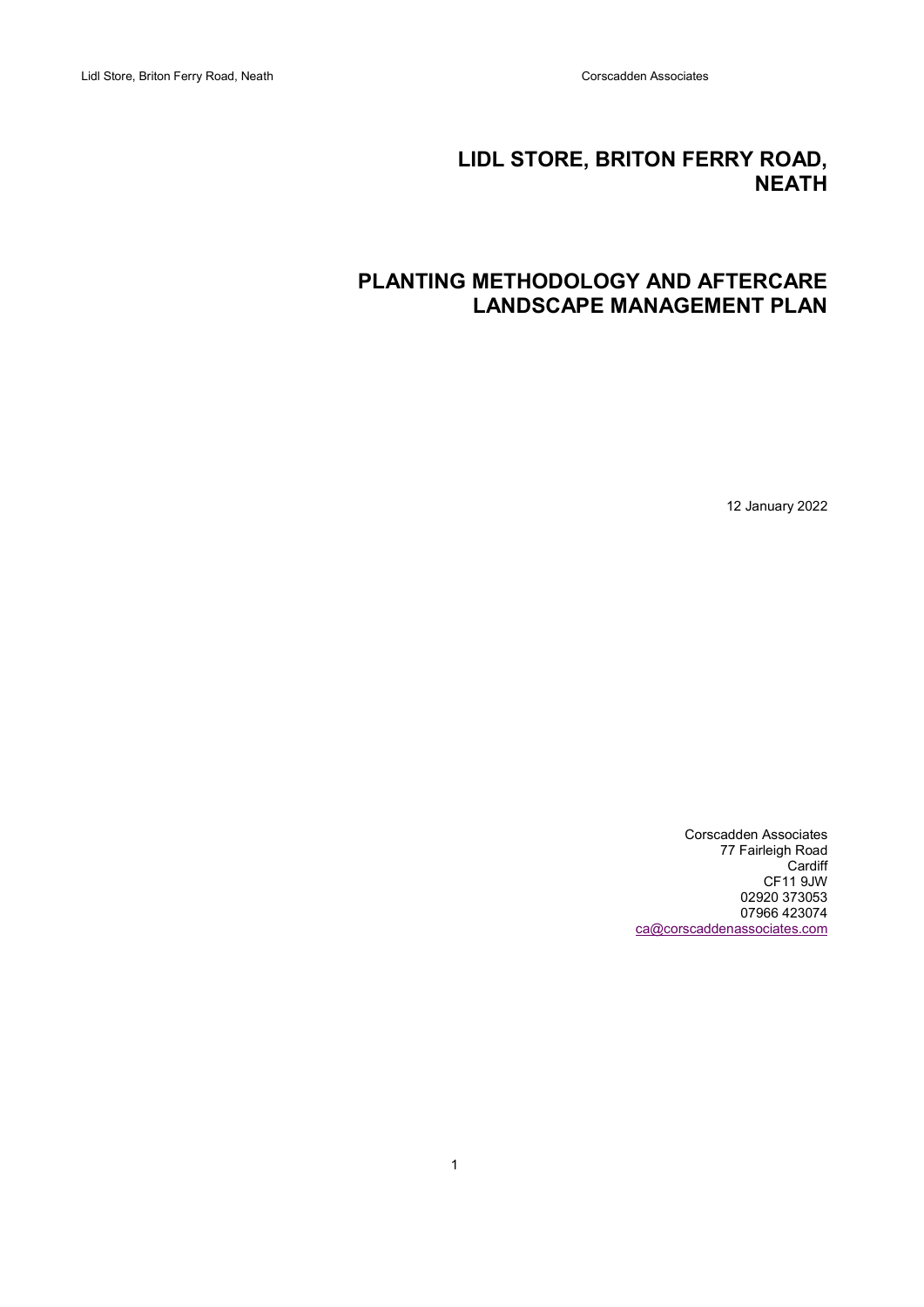## **CONTENTS**

| 1.0  | Introduction                                  | Page 3  |  |
|------|-----------------------------------------------|---------|--|
| 1.2  | Documents                                     | Page 2  |  |
| 1.3  | <b>General Conditions</b>                     | Page 3  |  |
| 1.9  | Protect against the Following                 | Page 5  |  |
| 1.20 | Timing of Works and Ecological Considerations | Page 6  |  |
| 2.0  | <b>Initial Works</b>                          | Page 7  |  |
| 2.1  | <b>Tree Removals</b>                          | Page 7  |  |
| 2.3  | Japanese Knotweed to Southern Boundary        | Page 8  |  |
| 2.5  | <b>Imported Topsoil</b>                       | Page 8  |  |
| 2.6  | Imported Sub-soil                             | Page 9  |  |
| 3.0  | Landscape Works                               | Page 10 |  |
| 3.1  | <b>Products and Materials</b>                 | Page 10 |  |
| 3.5  | <b>Plant Material Supply</b>                  | Page 11 |  |
| 4.0  | Workmanship                                   | Page 12 |  |
| 5.0  | <b>Planting General</b>                       | Page 13 |  |
| 5.3  | <b>Extra Heavy Standard Trees</b>             | Page 14 |  |
| 5.4  | <b>Planting Beds</b>                          | Page 15 |  |
| 5.5  | Planting Bed 1 Ecological Buffer Strip        | Page 15 |  |
| 5.6  | Planting in Rain Garden                       | Page 16 |  |
| 5.7  | Native Hedge                                  | Page 16 |  |
| 5.8  | Wire mesh Fence                               | Page 16 |  |
| 6.0  | Landscape Maintenance                         | Page 17 |  |
| 7.0  | Tree Maintenance General                      | Page 18 |  |
| 8.0  | Maintenance of Planting Beds                  | Page 18 |  |
| 9.0  | Hedge Maintenance                             | Page 19 |  |
| 10.0 | Japanese Knotweed                             | Page 20 |  |
| 10.1 | <b>Invasive Non-Native Species</b>            | Page 20 |  |
|      | 5 Year Management Plan                        |         |  |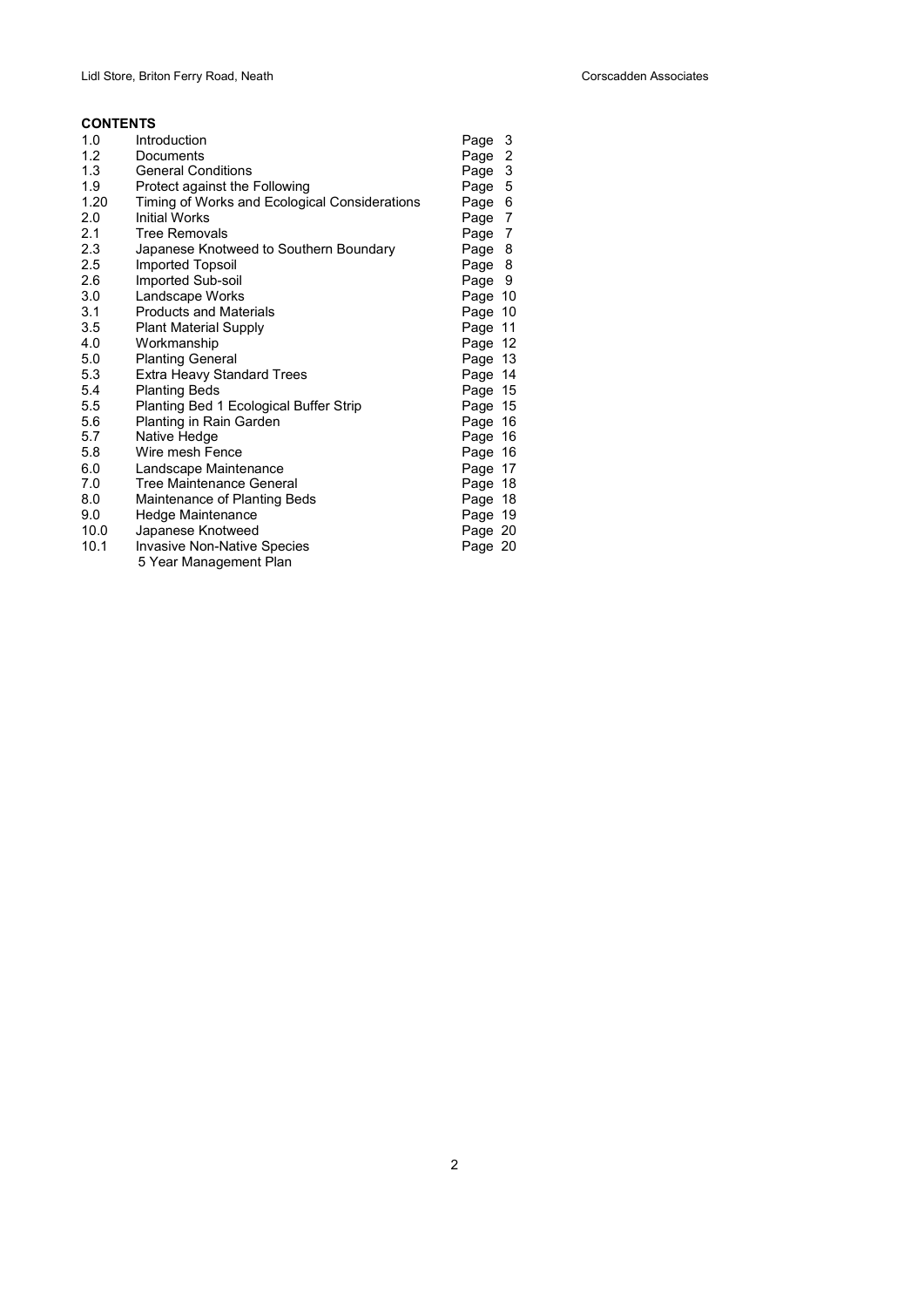## 1.0 INTRODUCTION

The Site comprises 2 buildings, which are an existing Lidl Store and a Retail Unit and associated parking and landscaping. The site is accessed from a traffic light controlled road from Briton Ferry Road which is a main road connecting Neath and Briton Ferry. This access road is shared with Castle Bingo and its carpark which are north of the site.

The Site is centred at Ordnance Survey (OS) grid reference SS 74656 96458, in Neath in Neath Port Talbot Borough County area and postal code SA11 1AS. The Site is roughly triangularly shaped and covers an area of 1.12 hectares (ha).

The development is the demolition of the two buildings and providing a single larger Lidl store with associated parking.

## 1.1 SCOPE OF LANDSCAPE WORKS

The proposals are

- felling of selected trees.
- reducing crowns and cutting back branches.
- knotweed treatment to small knotweed stand on the north boundary.
- removal of existing planting beds.
- proposed hedgerow.
- proposed planting beds.
- proposed rain gardens.
- proposed trees.
- management for 5 years
	- o maintenance of landscaping for one year in landscape contract
	- o four years by Client agent five years total.

## 1.2 DOCUMENTS

The design information provided by the Landscape Architect has overlaps with architectural work, civil and structural engineering work and mechanical and electrical engineering. The subcontractor should be aware that information required to undertake the landscape works will require reference to the documents prepared by other consultants.

The Planting Methodology and Aftercare was produced using information from the following resources.

- Drawing No CA BF 2022-01 Rev A Lidl Briton Ferry Tree Survey and Existing Features
- Drawing No CA BF 2022-02 Rev A Lidl Briton Ferry Overlay &Tree Protection Plan
- Drawing No CA BF 2022-03 Lidl Briton Ferry Landscape Proposals
- Drawing No CA BF 2022-04 Lidl Briton Ferry Landscape Sections
- Tree Survey Briton Ferry Road Neath 14-12-2021 rev 9Jan 2022
- CA 2022 Lidl Briton Ferry Planting Schedule 11Jan2022
- DR Lidl Briton Ferry Neath Arboricultural Method Statement rev11January2022

## 1.3 GENERAL CONDITIONS

.

EXISTING STRUCTURES ON OR ADJACENT TO SITE:

- Network Rail Land and railway tracks
- Tarmacadam car park areas
- Esso Filling Station
- Castle Bingo and its associated caraprk.
- Alder woodland block around Cryddan Brook
- Briton Ferry Road and associated footpaths
- Traffic light junctions
- Electricity sub-station
- Service boxes, lampposts, and underground services.
- Existing banks on west and northern site boundary areas
- 1.4 SERVICE DRAWINGS: Any service information on landscape drawings is notional only. The Contractor MUST obtain confirmation of all services from the Principal Contractor and relevant authorities. There are extensive services. Services may require the adjustment of tree positions in certain areas and care with excavations and a requirement for root barriers where necessary.

NOTIFY: All service authorities including the Employer/Principal Contractor of any proposed works which could affect services not less than one week before commencing site operations and observe service authorities' recommendations for work adjacent to existing services.

ACCESS TO THE SITE: - Permission must be gained from the Site Agent for access to visit the site. . The Contractor's vehicles should not cause obstruction to the Highway and all necessary regulations relating to Highway working must be followed.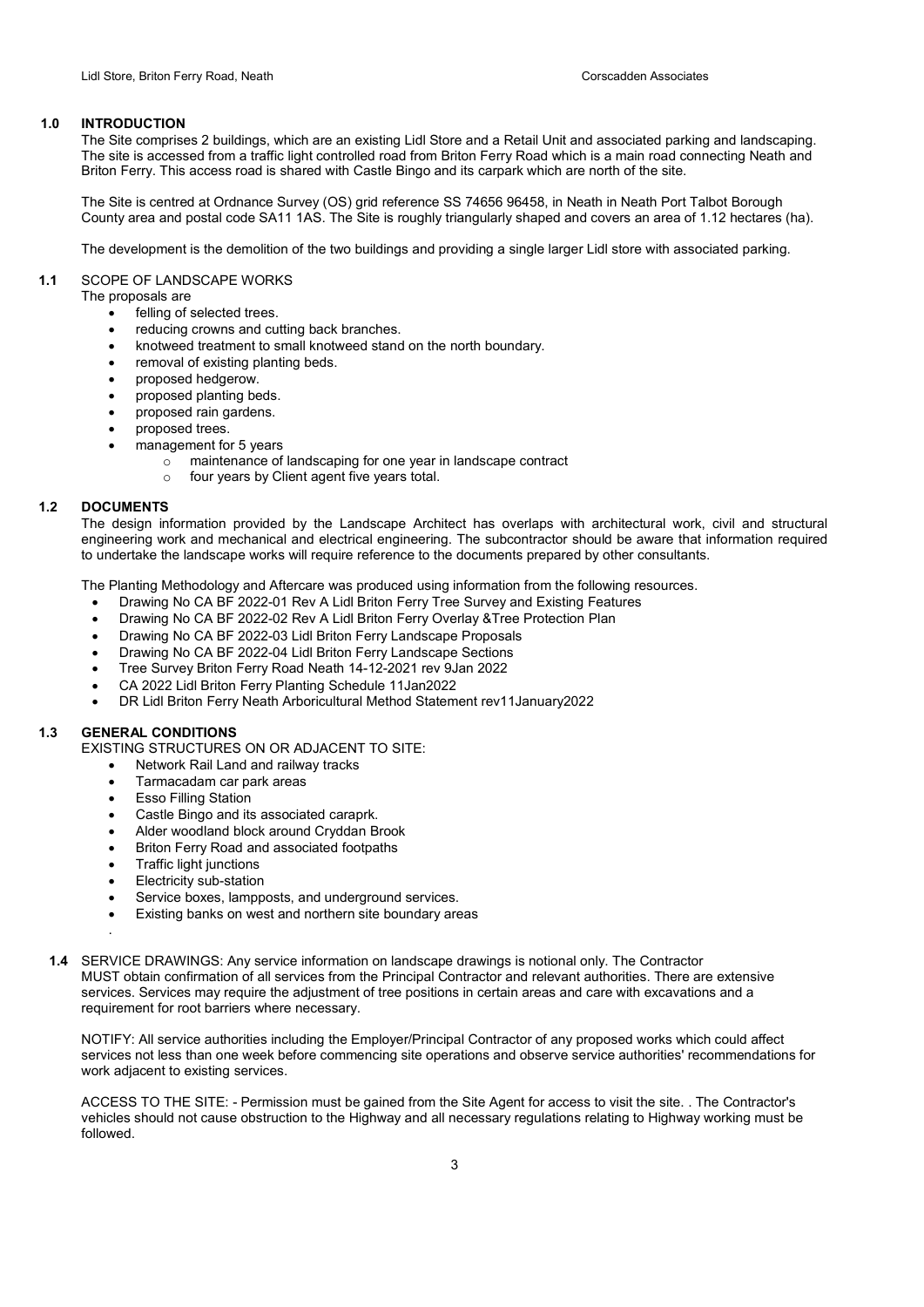Other users who will require access through the landscape contract area are:-

- Principal contractor and other sub contractors
- Access will be required by sub contractors
- Statutory Authorities

WORKING AREA, WORKING HOURS, PARKING, ADVERTISING , HEALTH AND SAFETY Refer to the Principal Contractor's site requirements and attend site inductions and carry out all health and safety instructions required by the Principal Contractor. Provide all Health and Safety information and Method Statements required by Principal Contractor.

## 1.5 RISKS TO HEALTH AND SAFETY

The nature and condition of the site cannot be fully and certainly ascertained before it is all opened up. However the following risks are or may be present:

- Work close to service covers, street lights, service boxes and markers
- hazardous materials gas and electricity.
- Work close to live services and working with live services.
- Site must be left safe at the completion of each day's work eg open trenches made safe,
- During the day all working areas are to be kept safe and all notices and safety procedures followed
- including temporary fencing where necessary
- Working on steep slopes
- Works on access roads eg drop kerbs, footpaths and road cushions will require traffic and pedestrian management important
- Maintenance during the maintenance period will need to take into account the security required.
- Work close to service covers, street lights, service boxes and markers and overhead electricity posts, hazardous materials, gas and electricity.
- Work close to live services
- Working on steep slopes.
- Other site users on site
- Use of solvents, inflammable substances, and chemicals
- Use of machinery with moving parts, cranes, drilling rigs, electrical equipment and general use of machines.
- Likelihood of chemical drift
- Making noise or dust during Works
- Excavations danger of underground services
- Hazards due to cold/wet windy weather Manual handling and lifting operations
- Other contractors working on site.
- 1.6 PROPRIETARY NAMES: The phrase 'or equivalent approved' is to be deemed included whenever products are specified by proprietary name. Where the specification permits the substitution of a product of a different manufacture or type to that specified such a substitution requires approval from the CA and where necessary documentary verification that the alternative product is equivalent in respect of material, safety, reliability, function and where necessary of appearance to the specified product.

BRITISH STANDARDS: All materials, workmanship and plant material must comply with the relevant British Standard unless otherwise indicated.

SIZES: Unless otherwise stated the size indicated is size required

## NOTIFICATION OF RECORDS:

The Contractor shall notify the CA of the date of commencement and completion of the operations outlined below and provide the CA with all necessary documentation required within 7 days to record and verify the Works as follows:

- a daily distribution return showing the number and description of men employed on the works including those employed by Contractors
- a daily distribution return showing the number, type and capacity of all plant excluding hand tools currently employed on works.
- record of actions taken to protect biodiversity and monitor their effectiveness.
- record of weather conditions and other factors having material effect on progress of Works.
- record sheets of pesticide applications as required under Control of Pesticides Regulations 1986
- notification of dates of commencement and completion of operations, including all records of rates of application or use of materials, etc of application of fertilisers, pruning, mowing, litter picking and other maintenance visits etc.

#### Provide all necessary technical submissions, method statements and risk assessments at least one week in advance of relevant operation.

## 1.7 SUPERVISION/INSPECTION/DEFECTIVE WORK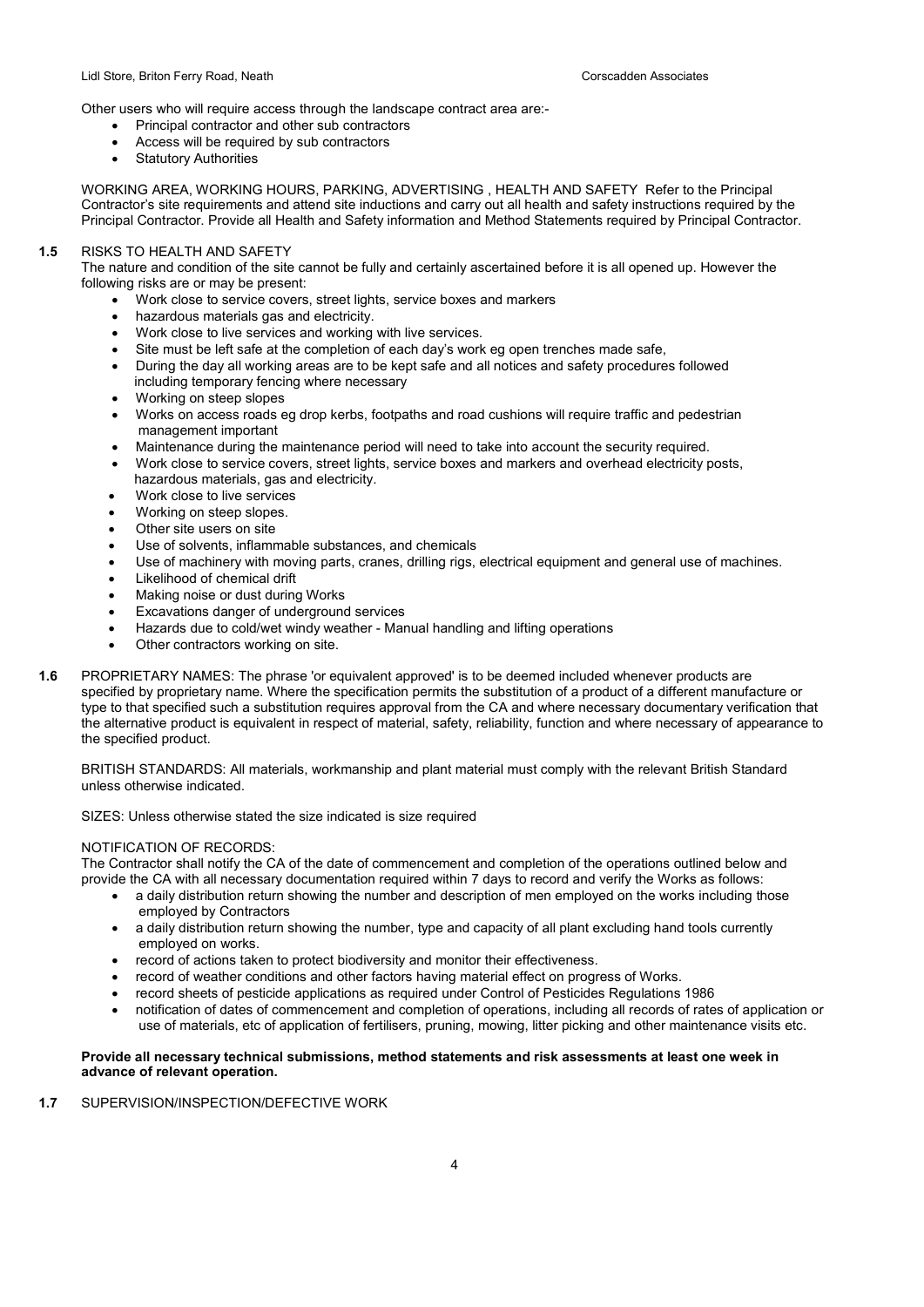SUPERVISION: In addition to the constant management and supervision of the Works provided by the Principal Contractor's person in charge, all significant types of work must be under the close control of competent trade supervisors to ensure maintenance of satisfactory quality and progress.

#### 1.8 SAFETY/PROTECTION

Commonplace hazards which should be controlled by good management and site practice are not listed. GENERAL CONDITIONS

- Site rules from Principal Contractor's Health and Safety Plan use of PPE etc
- Continuing liaison :

OPERATIONS AND MATERIALS

- Hazard Working on Highways
- Hazard Use of Chemicals, paints, solvents, timber stain etc
- Hazard machines or workers slipping down steep slopes
- Hazard services
- Hazard mechanical and manual handling
- Hazard Tree felling and treeworks- working at height
- Hazard protection of public and site users

MAINTENANCE

- Hazard Working on Highways
- Hazard Use of Chemicals
- Hazard machines or workers slipping down steep slopes.
- Hazard mechanical and manual handling
- Hazard Protection of public .

HSE APPROVED CODES OF PRACTICE: Comply with the following:

- Management of Health and Safety at Work
- Managing Construction for Health and Safety

## 1.9 PROTECT AGAINST THE FOLLOWING

1.10 POLLUTION:

The contractor / landscape operatives must be conversant with the requirements of the Environmental Protection Act 1990, Pollution, Prevention and Control Regulations 2000, Hazardous Waste Regulations 2005 and the Control of Pollution (Amendment) Act 1989 for the Carriage of Controlled or Special Wastes. landscape contractors must be registered with a relevant Regulation Authority (Environment Agency) and be in possession of a valid Certificate of Registration or Certificate of Registration as a Broker of Controlled Waste under the Act.

## 1.11 USE OF CHEMICALS

The contractor/ landscape operatives must comply with 'The Control of Pesticides Regulations 1986', 'The Control of Substances Hazardous to Health Regulations 1988' and any other current legislation and subsequent revisions.

All chemicals must be products on the current list of Agricultural Chemicals Approval Scheme and used strictly in accordance with the conditions of approval. The landscape contractor must comply with all relevant Codes of Practice issued by MAFF.

All pesticides/herbicides transported or stored in the landscape contractor's vehicles or on site (regardless of quantity) shall be locked in a separate storage compartment or within lockable containers which is secured to the floor of the vehicle. All storage lockers must be sealed and clearly marked as containing pesticides and bear a standard black and yellow hazard sign.

Apply pesticides/herbicides strictly in accordance with the manufacturer's instructions in calm, dry weather conditions. Chemicals should not be applied in wet, frosty or windy conditions.

The contractor/ landscape operatives must hold a BASIS Certificate of Competence, or work DIRECTLY under the supervision of a certified holder.

Notify the site operator at least 24 hours in advance of the location, type of pesticide/herbicide, active ingredient and timing of application prior to commencing work. The contractor/ landscape operatives shall erect warning signs at all entrances to the areas to be treated. When restricted to planting beds, warning signs shall be placed within close proximity in clearly visible locations. Details of application and contact person to be shown.

In accordance with COSHH Regulations the contractor shall protect employees and other persons, including the general public and adjacent land owners who may be exposed to substances hazardous to health.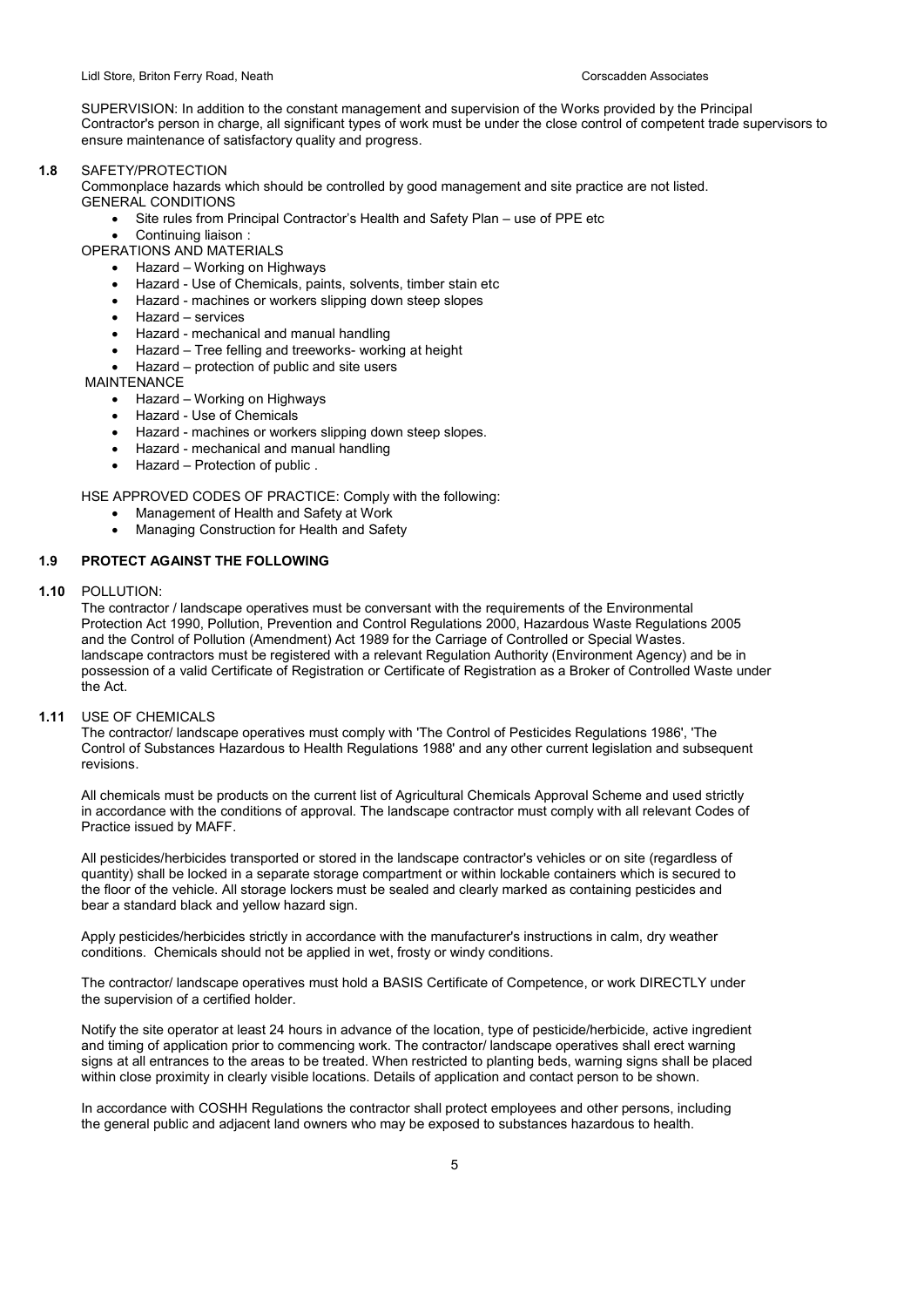Dispose of waste chemicals and containers in accordance with the 'Control of Pesticides Regulations 1986', 'Control of Pollution Act 1974' and the 'Water Act 2014' and any subsequent revisions.

The contractor / landscape operatives shall be responsible for making good and or compensation for any damage how so ever caused resulting from negligence in application, handling and/or storage of pesticides and herbicides. He shall also be responsible for keeping up to date with all legislation and regulations governing there use and inform the site operator of any changes that may affect the contract in any way.

The contractor / landscape operatives shall ensure that all property and utilities are protected against accidental or negligent damage that may occur. Any damage incurred by the contractor in carrying out their duties is to be made safe immediately and repaired to the satisfaction of the client or Utilities Company at the earliest convenient time, or as agreed, at the cost of the contractor.

It shall be the contractor / landscape operatives responsibility and liability for any damage to person or property, however caused. All operatives shall be trained according to the task to be undertaken.

- 1.12 EXISTING MAINS/SERVICES: GENERAL: The Contractor shall:
	- Ascertain the exact location of all existing services and the like in, under or over the site or adjacent thereto. The Contractor will be held responsible for any damage or disruption to such services crossing the site or those used during the performance of the Contract. Any such damage as may occur must be made good to the satisfaction of the CA, Employer, Service Authorities and adjoining owners or occupiers, at the Principal Contractor's own expense.
	- Check the positions of all services before starting work.
	- Adequately protect and prevent damage to all existing services. Do not interfere with their operation without the consent of the Service Authorities or private owners.
	- If any damage to services result from the execution of the Works, notify the CA and the appropriate Service Authority without delay. Make arrangements for the work to be made good without delay to the satisfaction of the Service Authority or private owner as appropriate.
	- Replace any marker tapes or protective covers disturbed during the site operations to the Service Authorities' Recommendations.
	- In the event of a service marker being disturbed for any reason it shall not be replaced other than in the exact position and to its former depth unless the repositioning is carried out at the direction and under the supervision of the Service Authority.
	- Check all emergency and contact details for the varied service contacts and emergency numbers are up to date.
- 1.13 NOISE: Ensure that all measures to control noise produced by the Principal Contractor's operations required under or by virtue of the provisions of any enactment or regulations, or the working rules of any industry are strictly complied with. - Fit all compressors, percussion tools and vehicles with effective silencers of a type recommended by the manufacturer's of the compressor, tools or vehicles.
	- Do not use or permit the use of radios or other audio equipment which may cause nuisance
- 1.14 NUISANCE: Take all necessary precautions to prevent nuisance from dust, rubbish and other causes. Remove daily, and if it should occur on the highway carriageway immediately to avoid any hazard to road users from site rubbish and debris generated from the Works for disposal. Comply with all instructions from the CA in this respect.
- 1.15 FIRE: Take all precautions necessary to prevent personal injury, death and damage to the Works or other property by fire. Comply with Joint Code of Practice 'Fire Prevention on Construction Sites' published by Building Employer's Confederation and the Loss Prevention Council and National Contractors Group. Advise the CA immediately if drought, arisings or other circumstances evident give rise to a fire risk.
- 1.16 BURNING: Burning is not permitted on site
- 1.17 WATER: Prevent damage from storm and surface water. Keep site and excavations free of water
- 1.18 WASTE/ARISINGS:
	- Remove debris, rubbish, surplus material and spoil regularly, daily where arisings are from a specific process or work item and keep the site and Works clean and tidy.
	- Remove all rubbish, dirt and residues from excavations before infilling.
	- Ensure that non-hazardous material is disposed off at a tip approved by a Waste Regulation Agency.
	- Remove all surplus hazardous materials and their containers for disposal off site in a safe and competent manner as approved by a Waste Regulation Agency and in accordance with relevant regulations.
	- Retain waste transfer documentation on site.
- 1.19 EXISTING FEATURES: Prevent damage to existing structures, fences, walls, roads and paved areas and other site features which are to remain in position during the execution of the Works. If damage occurs make good at the Contractor's own expense and to the satisfaction of the CA.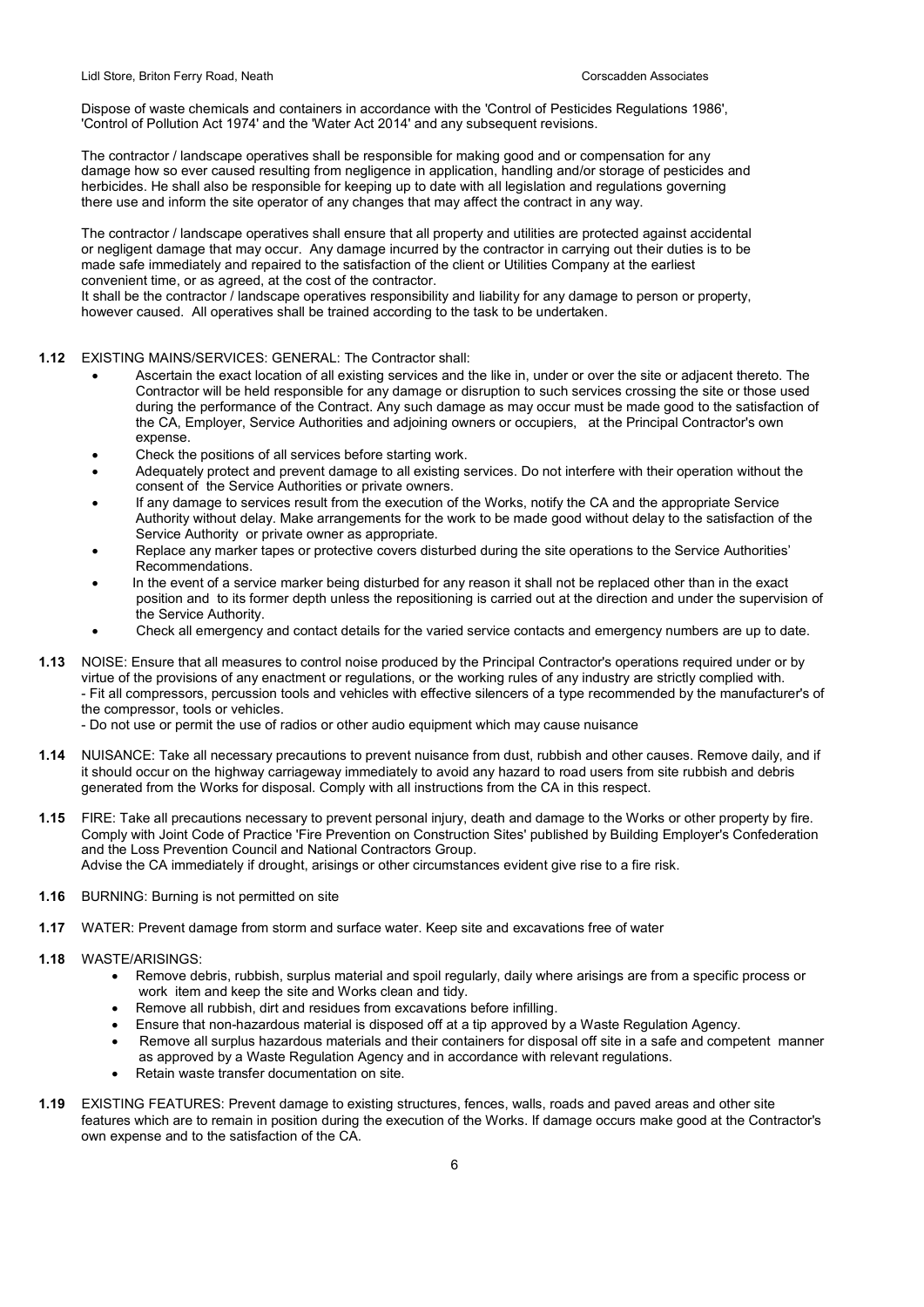## 1.20 TIMING OF WORKS AND ECOLOGICAL CONSIDERATIONS

## European Protected Species

## Bats

All UK bat species are protected under Schedule 5 of The Wildlife & Countryside Act 1981 (as amended) and Schedule 2 of The Conservation of Habitats and Species Regulations 2017. This legislation implements the EC Habitats & Species Directive in the UK making it an offence to:

- Deliberately take, injure or kill a bat;
- Intentionally or recklessly disturb a bat in its roost;
- Damage or destroy the breeding site or resting place of a bat (even if it is not occupied at the time);
- Intentionally or recklessly obstruct access to a bat roost.

If evidence of bats is encountered during development, work must cease immediately and the advice of a suitably qualified ecologist or Natural Resources Wales (NRW) sought before continuing with any work (01792 634960 / 0300 065 3000)

## Nesting Birds

It is an offence under The Wildlife & Countryside Act 1981 (as amended) to intentionally:

- Kill, injure or take any wild bird;
- Take, damage or destroy the nest of any wild bird while that nest is in use or being built; and
- Take or destroy an egg of any wild bird.

Additionally, bird species listed on Schedule 1 of the Act are also protected from intentional or reckless:

- Disturbance while it is building a nest or is in, on or near a nest containing eggs or young; and
- Disturbance to dependent young of such a bird.

#### Management

No clearance of trees, shrubs, scrub or buildings shall be undertaken during the bird nesting season (late February-early September). Where this is not possible, a check for active nests by a suitably qualified ecologist will be required prior to clearance. Any active nests will be left in situ until chicks have fledged or the nest is no longer active. If any nests of Schedule 1 species are found, additional measures to avoid disturbance will be required.

## Hedgehog

There is the potential for hedgehogs to be present in the area. Hedgehogs are protected under Schedule 6 of The Wildlife and Countryside Act 1981 (as amended), which prohibits killing and trapping by certain methods. They are also listed on Section 7 of The Environment (Wales) Act 2016. This is a list of the living organisms of principal importance for the purpose of maintaining and enhancing biodiversity in relation to Wales.

## Management

In order to retain habitat connectivity for Species of Principal importance, such as hedgehogs, boundary treatments should not be flush to the ground, or suitably sized gaps 13 x 13 cm should be left at strategic points. See https://www.hedgehogstreet.org/hedgehog-friendly-fencing/

All trenches and excavations must be fenced off or covered-over at night to prevent any animals (hedgehogs, and other species) from falling in and becoming trapped. If this is not possible an adequate means of escape must be provided (i.e. a gently graded side wall or provision of gently sloped wooden plank or equivalent). Any exposed pipes and trenches must be checked for trapped wildlife each morning before starting construction activities.

## **Otters**

Conservation Status: Otters are strictly protected by the Wildlife and Countryside Act (1981) and cannot be killed, kept or sold except under licence. In the late 1950s and early 1960s otters underwent a sudden and catastrophic decline throughout much of Britain and Europe. Otters require clean rivers with an abundant, varied supply of food and plenty of bank-side vegetation offering secluded sites for their holts. Riversides often lack the appropriate cover for otters to lie up during the day. Such areas can be made more attractive to otters by establishing "otter havens," where river banks are planted-up and kept free from human disturbance

## 2.0 INITIAL WORKS

CLEARANCE AND INTIAL ENABLING WORKS

- Demolition of existing Buildings and tarmacadam is by others
- Felling of selected trees.
- Reducing crowns and cutting back branches.
- Knotweed treatment to area of knotweed on the edge of the northern alder woodland boundary.
- Removal of existing planting beds.
- Topsoil and subsoil is to be imported for new planting beds and to make up any shortages in bank areas
- Protection of retained trees.

## 2.1 TREE REMOVALS

No clearance of trees, shrubs, scrub or buildings shall be undertaken during the bird nesting season (late February-early September). Where this is not possible, a check for active nests by a suitably qualified ecologist will be required prior to clearance. Any active nests will be left in situ until chicks have fledged or the nest is no longer active. If any nests of Schedule 1 species are found, additional measures to avoid disturbance will be required.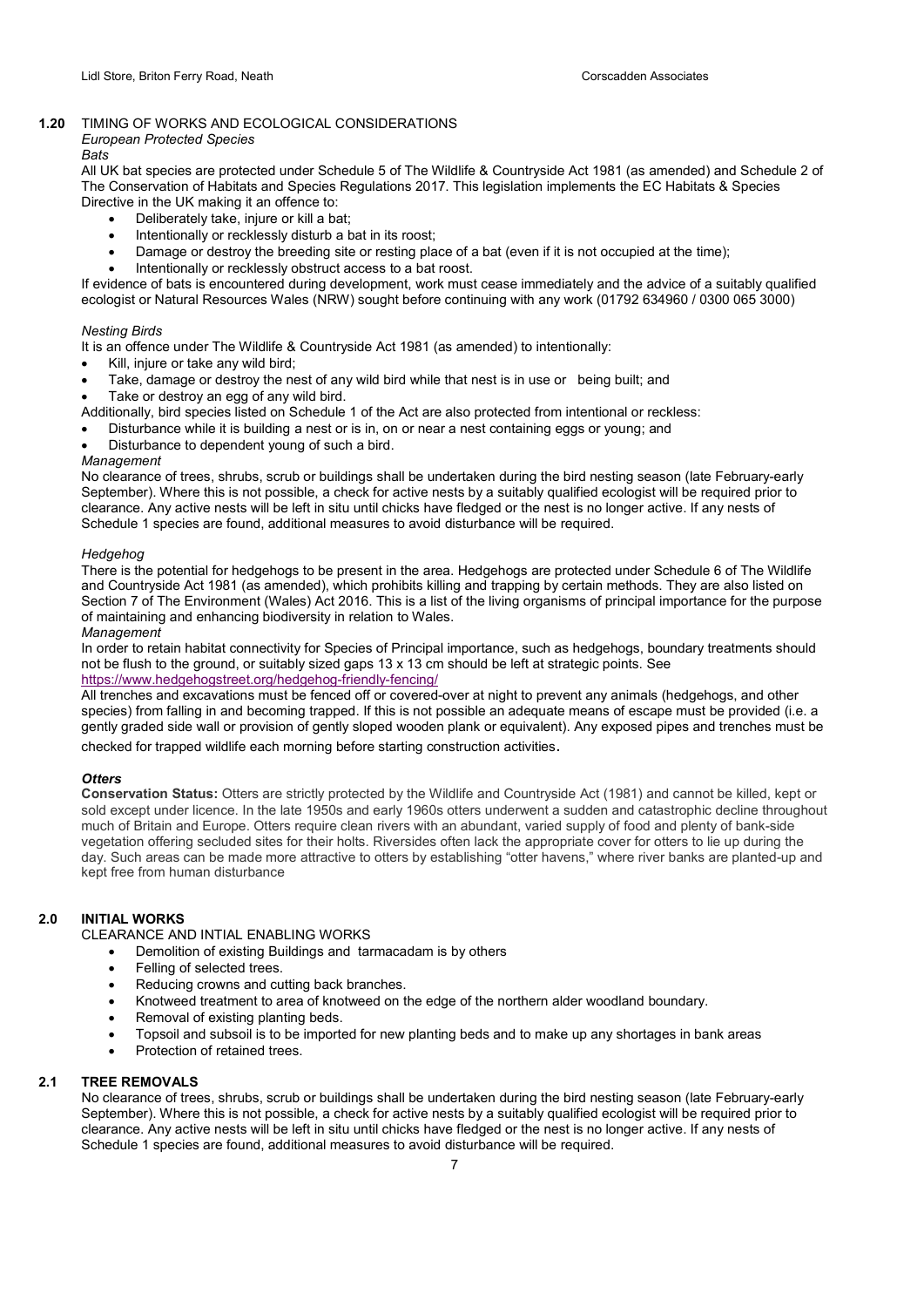## TREE REMOVALS

The following trees are to be removed to facilitate the design and these occur within the site boundary.

- T1 Whitebeam B2
- T2 Whitebeam C2
- $\bullet$  T3 Whitebeam B2
- T4 Whitebeam B2
- T10 Birch B2
- T12 Birch B2

The tree removals have to consider bat roosts and bird nesting. The felling and clearing of the trees will be undertaken between 1 October and 1 March inclusively. On site all trees felled to be stump ground out.

#### **TREEWORKS**

The T8 and T9 Wild Cherries if crown reduction is required it is imperative that the work is undertaken when they are in full leaf June/July, to reduce sap bleeding and possible disease infection. The roots are obviously a trip hazard and a trip rail barrier is to be indicated to deter access.

The canopies T11 Birch the crown may be cut back as they will be close to the proposed building. This crown reduction should not be undertaken in Spring as the cut branches may bleed profusely.

All tree work is to be to BS3998-2010

#### TREE ROOTS CUT BACK

T11 Birch will have its roots cut back when the new store is built. The extent of root cutting back is indicated on Drawing No CA 2022-02 Lidl Briton Ferry Overlay & Tree Protection Plan. These roots are underneath existing tarmac carpark bays.

Hand-dig a trench alongside the kerb edge cutting back roots as the trench progresses those below 2.5cm diameter can be trimmed back to the edge of the trench with secateurs. Roots with a diameter greater than 2.5cm cut back with 100mm back into trench side and plug gap with soil.

#### 2.2 PROTECTIVE FENCE TO TREES, ALDERWOOD AND KNOTWEED SECTION BY NETWORK RAIL BOUNDARY

The installation of the protective fencing shall be located as shown on Drawing No CA 2022-02 Lidl Briton Ferry Overlay & Tree Protection Plan for protection against damage to trees to be in accordance with BS 5837: 2012 – Trees in relation to Construction is to be a Heras Fence installed to the Figure 2 default specification.

A tree protection barrier was to be erected prior to any site activity starting and the construction exclusion maintained until the end of the construction period when the landscape works are undertaken.

No development shall take place except in complete accordance with the approved scheme, and works required by that scheme are in place. All protective fencing, etc shall be retained intact for the full duration of the development hereby approved, and shall only be removed, or altered in that time with the prior written approval of the Local Planning Authority.

Principal Contractor to maintain fence intact until construction works are complete and hand works may only commence within the protected and exclusion zone

## 2.3 JAPANESE KNOTWEED

It is an offence to plant or otherwise cause to grow in the wild any plant species listed on Schedule 9 of The Wildlife and Countryside Act 1981 (as amended) or Schedule 2 of The Invasive Alien Species (Enforcement and Permitting) Order 2019.

The site has a large Knotweed stand of branches on Network Rail land which has branches growing through the boundary palisade fence with the site and some stems spread through the fence. Network Rail have confirmed that they have 5 Year Treatment programme in progress for this Knotweed.

There is a small stand of Knotweed on the Alderwood land edge which is to be treated by a Knotweed specialist.

#### 2.4 IMPORTED TOPSOIL AND SUBSOIL

## 2.5 IMPORTED TOPSOIL

- Quantity: All topsoil that is to be imported is to conform to this specification
- Standard: To BS3882 2015. Plus the following:
- Source: Submit proposals.
- Classification: Multipurpose.
- Texture to BS3882: Medium loam.
- Reaction, to BS1377-3: pH 6 7.5.
- Crumb structure: Made up of discernible crumbs.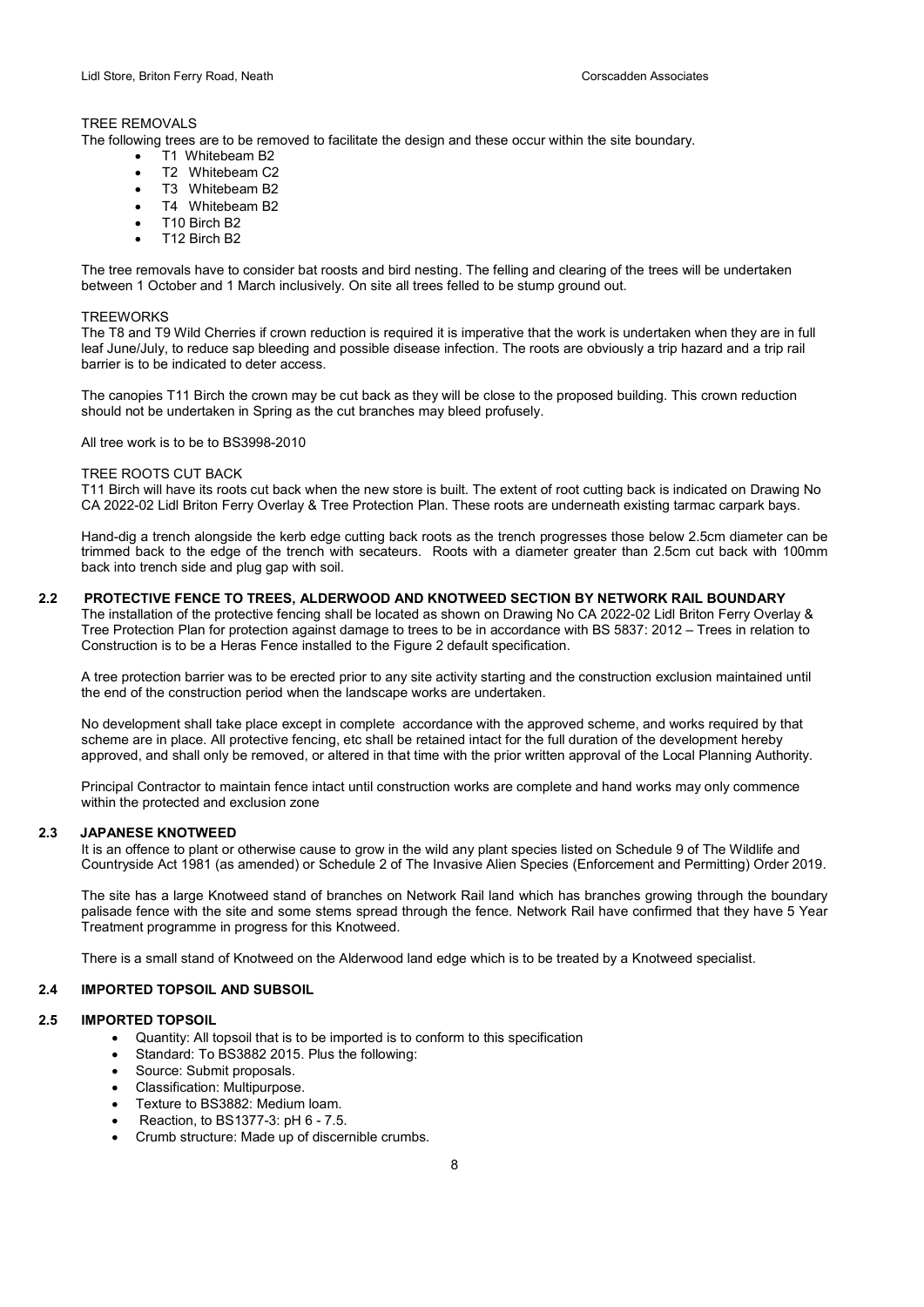- Stones:
- Size in any dimension (maximum): 20mm.
- Stone content by dry weight (maximum): 15%.

In addition to conforming to the above BS standard the soil should also conform to the following.

## Visual Examination:-

 Provide the CA a 1kg sealed sample bag of representative soil, for approval of the physical structure of the soil, before chemical analysis is progressed. Obtain approval of a sample load on site of not less than 2m3. Retain for comparison with subsequent loads. Provide a full analysis from an approved testing station in accordance with 'Analysis for Topsoil'.

## Physical Parameters:-

Clay (less than 0.05mm) 5-27% Silt (0.002 – 0.05mm) 5-45% Sand (0.05 –2.00mm) 45-85% (At least 50% of the total soil fraction should fall within the medium to coarse sand range) Permeability 10-5 – 10-6 m/sec

## Chemical Parameters:-

PH value (1:2.5 soil/water) 6-7.5 pH Electrical Connectivity (1:2.5 soil/water) <1500 μS/cm Electrical Connectivity (1:2.5 CaSO4) <2800 μS/cm Organic Matter (Walkey Black) 4.0 – 10.0% Total Nitrogen (Dumas) >0.2% Extractable Phosphorus (RB427) >26 mg/l Extractable Potassium (RB427) >220 mg/l Extractable Magnesium (RB427) >50 mg/l

- TOPSOIL ANALYSIS• All imported topsoil is to be analyzed
- Soil analyst: Submit proposals.
- Samples: Collect in accordance with BS3882.
- Submit:
- Declaration of analysis:
- Chemical analysis and contaminants;
- Maximum stone content, stone size and pH value;
- Nutrient content, pH value and textural classification;
- PH value and textural classification;
- Phytotoxic and CLEA elements; and
- Textural classification and maximum stone content.
- Report detailing soil analyst's recommendations.

The Landscape Contractor shall obtain a sample for analysis, to determine all of the requirements listed above.

The results and a brief analysis and interpretive report making comment on suitability of material in comparison to BS3882 and the specification included within this document, including recommendations for additives and/or amendments to bring sub-grade soil up to the required specification standard. Topsoil requirements and to support broadleaf native trees with particular reference to the requirement identified above and levels of metals and the likely effects of these on nutrient availability and protection of plant growth.

A certificate of Analysis should also be provided shall be submitted to the LA who may adjust the composition of any specified fertiliser of soil ameliorant and the rate of application, after examination of the Landscape Contractors cost. Where suitable amelioration is not possible the CA may reject the topsoil.

## SANDY LOAM TOPSOIL

All sandy loam topsoil is to be imported to be used in Rain Gardens

All imported sandy loam topsoil to comply with BS3882 2015 with the following textural class

SANDY LOAM TOPSOIL Textural Class

- 55% Sand
- 30% Silt

Clay

## 2.6 IMPORTED SUB-SOIL

- Quantity: All subsoil that is imported is to confirm to this specification.
- Standard BS 8601 2013 Subsoil.
- Source: Submit proposals.
- Crumb structure: Made up of discernible crumbs.

Visual examination:-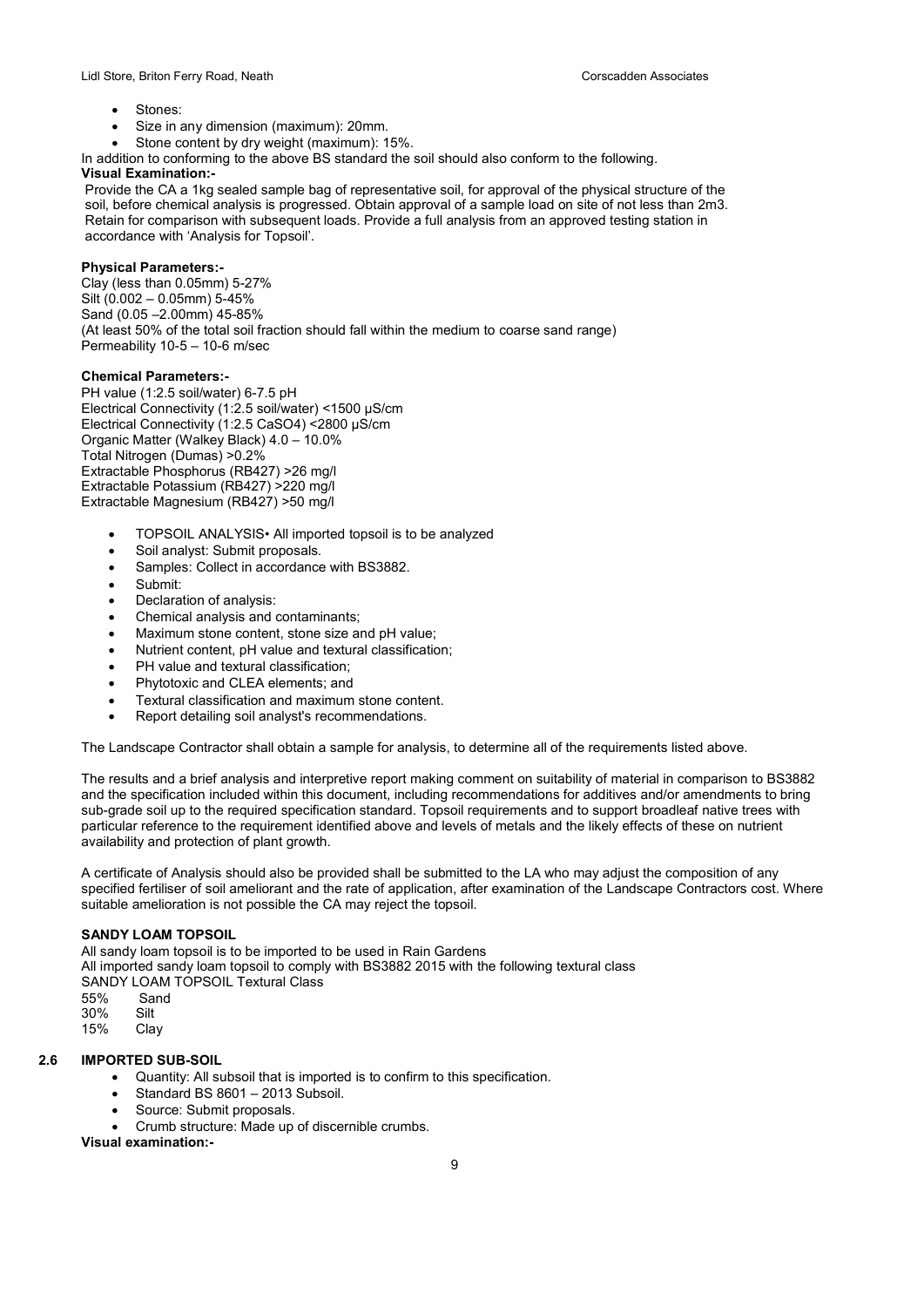The subsoil shall have a defined granular, crumb or blocky structure and shall be reasonably free from non soil material, brick and other building materials and wastes, hydrocarbons, plant matter, roots of perennial weeds and any other foreign matter or material or substance that would render the sand unsuitable for use. Provide the Landscape Architect (CA) a 1kg sealed sample bag of representative soil, for approval of the physical structure of the soil, before chemical analysis is progressed.

## Physical Parameters:-

Clay (less than 0.05mm) 5-27% Silt (0.002 – 0.05mm) 5-50% Sand (0.05 –2.00mm) 40-85% Max. Stone Content (2 –50 mm) 50% by weight Max. Stone size in any dimension 75mm

## Chemical Parameters:-

PH value (1:2.5 soil/water) 5.0-8.2 Electrical Connectivity (1:2.5 soil/water) <2000 μS/cm Electrical Connectivity (1:2.5 CaSO4) <2800 μS/cm Organic Matter (Walkey Black) % <2.0

## Potential Contaminants:-

Refer and comply with Integral Geotechnique's Specific Target Level for the imported Capping Layer Soils List attached at the end of this specification.

Subsoil is to be naturally occurring material, excavated from a level immediately below the vegetable topsoil down to a maximum depth of 2.0m from the original ground level with no stone or rubble material larger specified. The material shall be a friable consistency, free draining, free from extraneous material and pernicious weeds. The subsoil must contain no chemical or domestic refuse or pollutants that would be harmful to short term or permanent plant or animal life. The material will not be extreme in either alkalinity or acidity. It is not acceptable to use topsoil within subsoil layers.

All sources of material shall be stated and a  $2m<sup>3</sup>$  minimum sample shall be provided for analysis, inspection and approval prior to deliveries to site. All supplies thereafter shall conform to approved samples. The CA may reject any subsoil with high stone or rubble content.

## SANDY LOAM SUBSOIL

All sandy loam subsoil is to be imported to be used in Rain Gardens All imported sandy loam subsoil is to comply with BS8601-2013 with the following textural class SANDY LOAM SUBSOIL Textural Class 55% Sand 30% Silt 15% Clay

## 2.7 RIP SUBGRADE BEFORE LAYING SUBSOIL

Scarify subgrade to promote free drainage. The surface on which subsoil is to be placed will be thoroughly ripped to a depth of 200mm before subsoil placement. A cross-ripping effect will be achieved by two passes at an angle of 45 degrees to the edge of the strip at 90 degrees to one another. Remove all stones with largest dimension exceeding 50mm. If standing water is present on ripped surface inform the CA before placing subsoil

## 3.0 LANDSCAPE WORKS

The proposed landscape works are

- The proposals are
	- proposed hedgerow.
	- proposed planting beds.
	- proposed rain gardens.
	- proposed trees.
	- management for 5 years
		- $\circ$  maintenance of landscaping for one year in landscape contract
		- o four years by Client agent five years total.

## 3.1 PRODUCTS AND MATERIALS

#### 3.2 TOPSOIL AND SUBSOIL

Topsoil and sub-soil for use on site is to be existing bank materials, with imported topsoil and subsoil for new planting beds and top up to make up any shortages on existing banks.

Topsoil and subsoil depths required for the soft landscaping 300mm topsoil 300mm subsoil in planting beds 300mm topsoil 600mm subsoil in tree pits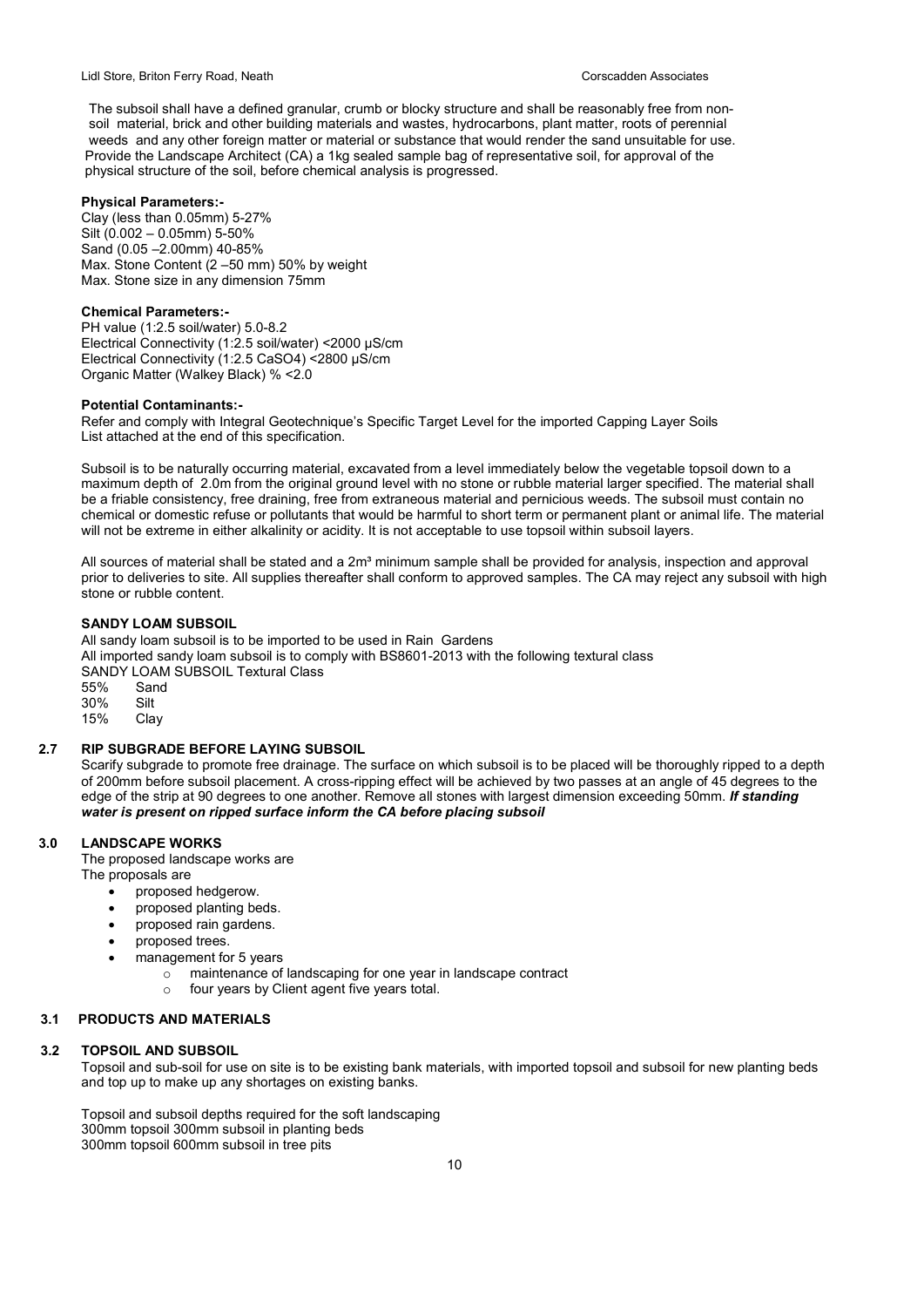250mm sandy topsoil and 250mm sandy loam subsoil to shrub beds in rain gardens. Existing bank topsoil and subsoil to retained around retained trees

## LANDSCAPE TO RAIN GARDEN AREAS WITH SHRUBS

Planting Beds

Permeable Root Barrier, 250mm Sandy Loam Topsoil, 250mm Sandy Loam Subsoil,

#### 3.3 AMELIORANTS

ROOTDIP: Root-balled trees are used a solution of one part Seanure Root Dip to ten parts water be applied around the roots as part of the puddling-in planting system. Rootballed trees to be dipped in root dip solution.

ANTIDESSICANTS: All trees and evergreen plant material on arrival at site shall be sprayed with an appropriate antidessicant approved by the CA unless the temperature is below 10degC.

GREEN COMPOST: Green recycled compost shall be used which will have an organic and fibre content and some trace elements It shall improve soil structure and help retain moisture. Green Compost to be made under strictly controlled conditions from green, organic recycled material. PAS 100 standard. Sample to be approved before full orders made. The supplier is to provide a sample and details of the compost components and approved by the Client before use on site.

Spread 50mm depth of compost on surface of all planting beds work into full topsoil depth. Green Compost to be 10% tree pit and work into full topsoil depth.

To be obtained from a local supplier and sample approved before full load brought to site.

#### **NETGUARDS**

Provide 12cm diameter 600mm high netguards to all hedging and native block plants with two releasable ties and a rachet tie to close rim and an appropriate stake. Use black netguards. Provisional

#### SLATE MULCH:

To be 40mm Blue Slate chipping 50mm thick laid over Geotextile weed membrane

#### GEOTEXTILE WEED MEMBRANE

Terram Weedguard to be used in all planting beds except the Bed 1 Ecological Buffer Strip where it will be omitted.

Terram Tel:-01621 874200 Email:-info@terram.com

BED 1 BARK MULCH 50mm layer Melcourt Amenity Bark Mulch to be used.

#### PERMEABLE ROOT BARRIER

Permeable root barriers to be used where tree planting is less than 2.00m away from service runs

The root barrier is to be Terram Rootguard which is a permeable root barrier.

Terram Fiberweb Geosynthetics Ltd Blackwater Trading Estate The Causeway, Maldon Essex CM9 4GG Tel: +44 (0) 1621 874200 email:info@terram.com www.terram.com

#### 3.4 ACCESSORIES

TREE TIES: Tree ties are to be Hessian webbing 50mm wide, wrapped around tree stem and nailed to the stakes with 40mm galvanized nails according to tree type.

TREE STAKES: Tree stakes shall be larch or sweet chestnut poles celcure treated, 75mm in diameter, straight with butt end Extra Heavy Standard Trees will have 3No stakes. The stakes are to be set 1200mm above ground.

AERATION AND WATERING UNIT Root Rain irrigation and aeration system pipe diameter system or other approved equivalent.

## 3.5 PLANT MATERIAL SUPPLY

#### PLANTS GENERALLY

Trees and plants are to conform to the relevant section of BS 3936 (publication series) and the National Plant Specification No substitutes are to be accepted without the consent of the landscape architect and the local planning authority. All plants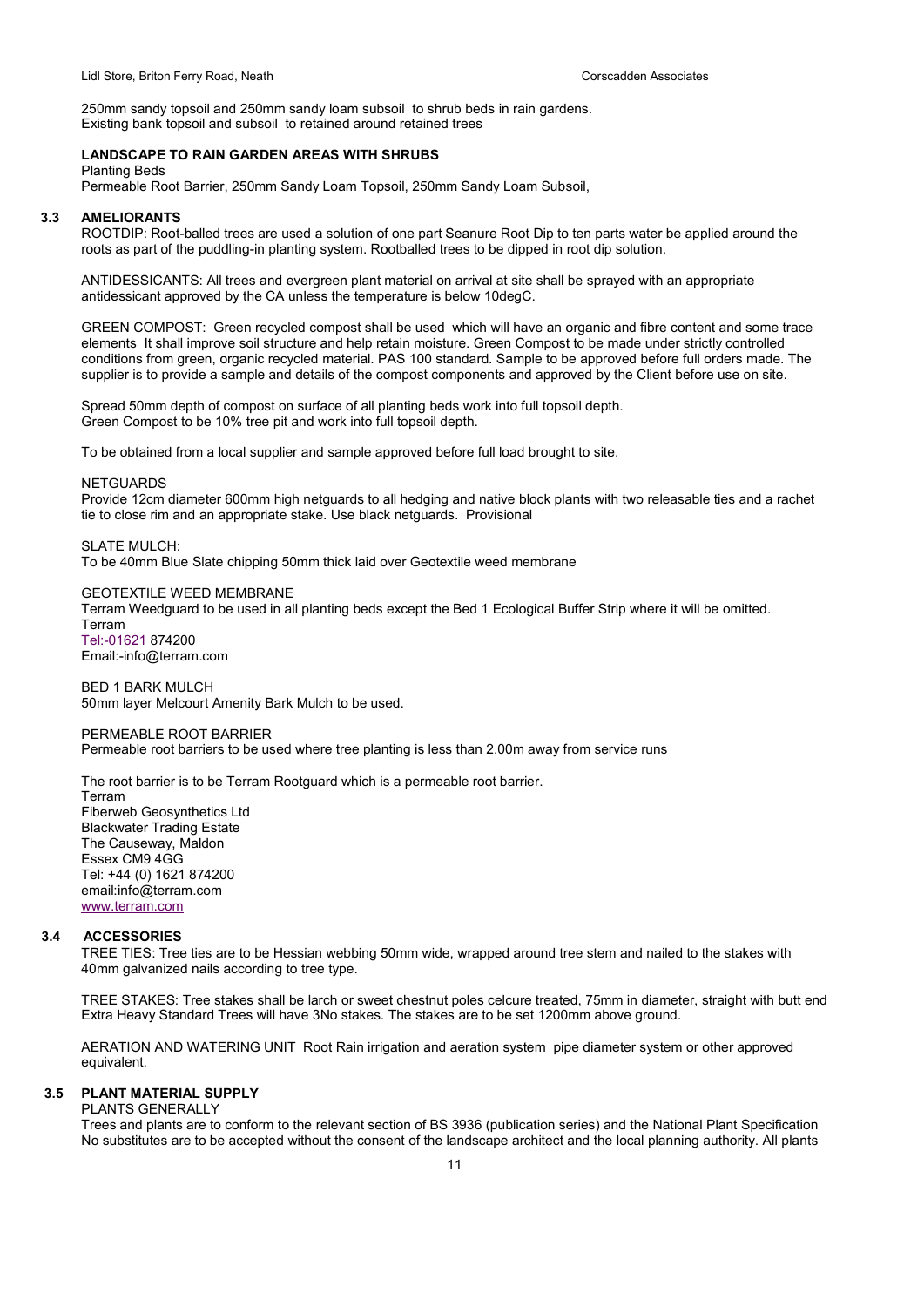shall be true to size specified on the planting plan and schedule. All plants shall be healthy, bushy, pest and disease free and not pot-bound, dry, water logged, leggy or weak. A minimum of five breaks per shrub is required. Trees shall be vigorous, of good shape and with a well-branched head.

Plants that are container grown (CG):

- Supplied in a growing medium with adequate nutrients for the plant to thrive until permanently planted.
- Centred in the container, firmed and well-watered.
- With root growth substantially filling the container, but not root bound, and in a condition conducive to successful transplanting.
- Grown in the open for at least two months before being supplied.
- Grown in containers with holes adequate for drainage when placed on any substrate commonly used under irrigation systems.

HANDLING AND DELIVERY: The Contractor shall comply with the recommendations of the booklet 'Plant Handling' published by the Committee for Plant Supply and Establishment in July 1985.

The Contractor shall include for packing, loading and transporting plant material, trees, etc from the source of supply to the site. All plant material shall be carefully packed and protected to survive transport to site without damage in lifting from the nursery, loading, transit or unloading. Any plant material which sustains major damage shall be rejected and replaced at the Contractor's expense, but slight mechanical damage may be corrected by careful pruning and wounds exceeding 25mm diameter shall be treated with fungicidal sealant.

If plants are not planted within 24 hours of delivery they shall be heeled in by placing the roots in a prepared trench covering them with fine soil and well firming and watering to prevent air pockets.

PLANT INSPECTION: The CA reserves the right to inspect all plant material prior, during and after planting and reject any plants that fail to meet a satisfactory standard.

TREES: They shall have either a well balanced head or well defined central leader with branches growing from the stem with reasonable symmetry and shall comply with the following definitions:

 Extra Heavy Standard Trees shall be rootballed. They shall be of a minimum height of 4.00-4.50mm with a sturdy taper and reasonably straight stem minimum 1.75- 2.00m in height from ground level to the lowest branch with a minimum girth of 14-16 cms when measured 1.00m from ground level

## CONTAINER STOCK TREES

Container stock trees are not to be used. Tree planting is to be undertaken in season.

## BAREROOT PLANTS

These are to be strong well-rooted nursery stock evenly developed with a single well defined, straight and upright central leader. The main stem shall be furnished with lateral shoots. The plant shall be self supporting with a stem circumference at the root collar of 30-50mm. Overall heights as specified in the Plant Schedule.

POT GROWN SHRUBS: A shrub which is pot-grown or container-grown may, according to species, be cut back or trimmed to encourage bushiness. The size of pot shall be as stated in the Plant Schedule. The height of shrubs shall be measured from the ground level, excluding rootball or any container.

## 4.0 WORKMANSHIP - LANDSCAPE

#### 4.1 SITE CONDITION

The Contractor shall be held responsible for the keeping of the Works in a neat, tidy and litter free condition through the duration of the Contract.

Litter means arisings or residues from the Works, cans, bottles, paper and other extraneous objects.

4.2 WATERING: Water is to be provided by the Principal Contractor and access without cost to the private water system. The Landscape Contractor is to supply hoses and sprinklers and ware as necessary up to Practical Completion and as necessary during the defects/maintenance period.

Quantity: Wet full depth of topsoil.

Application: Even and without displacing plants, mulch or soil.

Frequency: As necessary to ensure the establishment and continued thriving of all seeding/turfing and planting.

Watering for planting of trees, shrubs and whips after planting and if dry conditions occur

DROUGHT CONDITIONS: If water supply is or is likely to be restricted by emergency legislation:- inform the CA without delay of the additional cost of second class water supply from a sewerage works or other approved source.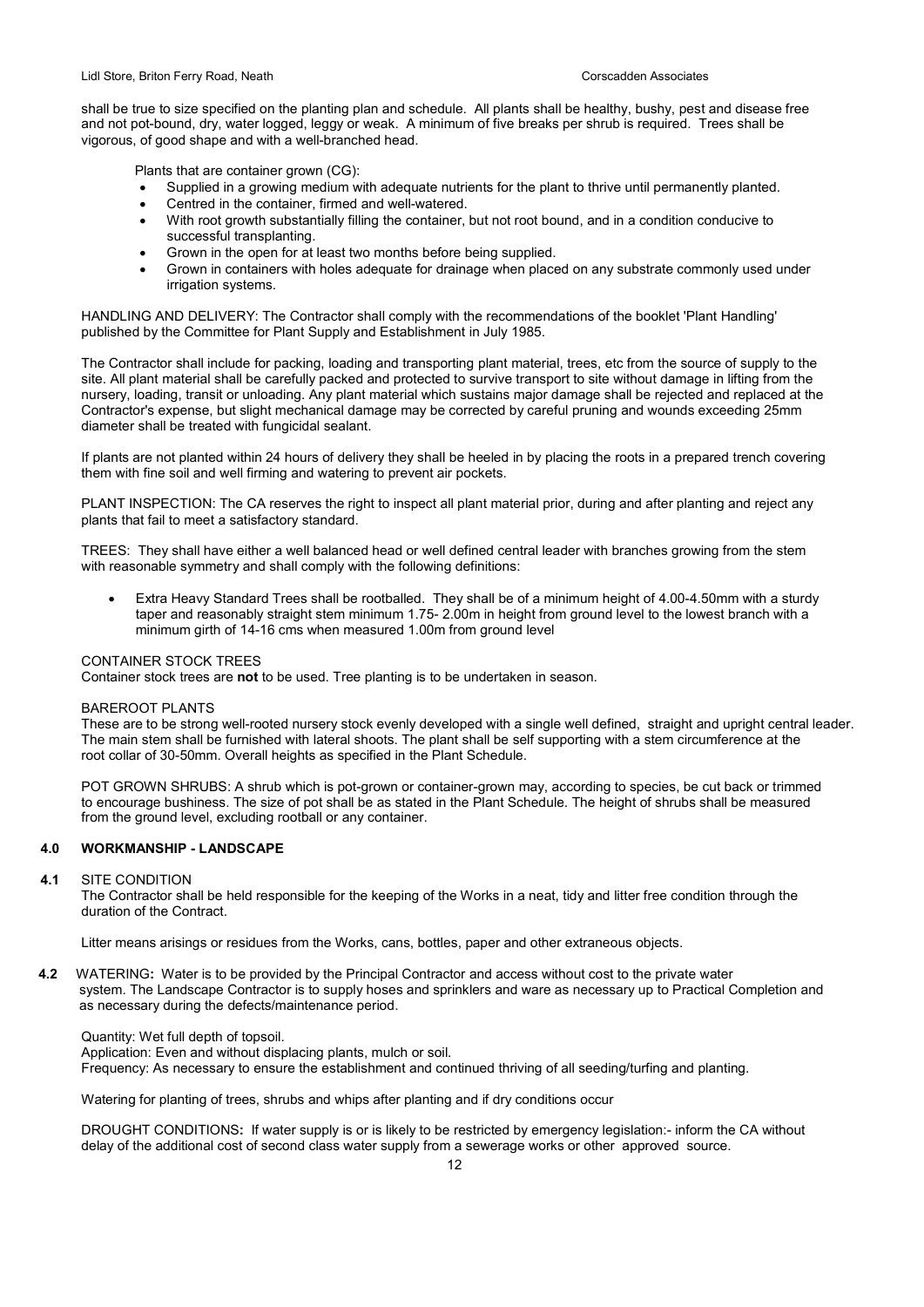- if planting has not been carried out, do not do so until instructed.
- if planting has been carried out, obtain instructions on supply of water.

PERMANENT DRAINAGE SYSTEM: This is not to be used for disposal of water from excavations without approval.

## 4.3 FORMATION OF GENERAL GROUND LEVELS

The levels of the site of the site will be as the Architect's or engineer's details

New ground levels need to be as required by the Engineer for paving edges and other hard surface edges and left ready for soil profiling if required to the required depth for the finish of shrub or shrub and tree planting so that the finished topsoil levels can be 50mm below finished hard edging adjacent to the building and within the carpark areas.

The areas shall be excavated or filled to the correct depth for the soil profile.

The subbase material in the excavated bed areas, grass areas and planting pits are to be broken up to a depth of 200mm as required,

#### 4.4 SOIL PROFILE FORMATION

LOOSE TIP FILLING FOR LANDSCAPE AREAS

SUBSOIL FILL

Do not firm, consolidate or compact when laying.

Tip and grade to approximate levels in one operation with minimum of trafficking by plant.

#### PLACING FILL GENERALLY

- Ensure that areas to be filled are free from loose soil, rubbish and standing water.
- Do not use frozen material or materials containing ice. Do not place fill on frozen ground.
- Take all necessary precautions to secure the stability of adjacent structures.
- Place fill against structures, or buried services in a sequence and manner that will ensure stability and avoid damage.
- Plant employed for transporting, laying and compacting must suit the type of material. ie light earth moving plant to be used for all subsoil areas.
- Earthmoving equipment: Vary route to avoid rutting.
- Filling: Layers not more than 300 mm thick.
- Lightly compact each layer to produce a stable soil structure when grading them to an even level..

## 4.5 HANDLING TOPSOIL

Standard: To BS 3882 : 2015.

- Ensure topsoil is free of aggressive weeds weed species: Included in the Weeds Act, section 2 or the Wildlife and Countryside Act Schedule 9, part II.
- Give notice: Obtain instructions before moving topsoil.
- Multiple handling: Keep to a minimum. Use topsoil immediately after stripping.
- Areas to be topsoiled are to be laid over the finished subsoil levels.
- Topsoil areas to be graded to be 50mm below finished edging levels.
- Do not use topsoil contaminated with subsoil, rubbish, oil based products or other materials toxic to plant life.
- Dispose of contaminated topsoil to the Contractor's tip
- Apply herbicide to perennial weeds and allow period of time recommended by manufacturer to elapse before cultivating

## SPREADING TOPSOIL DEPTH to the depths specified

Once spread the topsoil shall be kept free of weeds by physical means or by spraying with an approved weedkiller until such a time as planting is carried out.

## GREEN COMPOST

PLANTING BEDS

- Spread 50mm layer of Green Compost and cultivate into full depth of topsoil.
- Reduce top 100mm of all topsoil to a fine tilth suitable for final grading
- Remove all undesirable material brought to the surface, including stones larger than 50mm in any dimension, roots, turf or grass and foreign matter.
- Cultivation and planting shall not be carried out when the soil is very wet or waterlogged, or during periods of frost.
- At all times during ground preparation care shall be taken not to re-compact the soil.

## 5.0 PLANTING GENERAL

- 5.1 CLIMATIC CONDITIONS: Carry out the work while soil and weather conditions are suitable for the relevant operations. Do not plant during periods of frost or strong winds. Plant only during the following periods:
	- Deciduous trees and shrubs: Late October to late March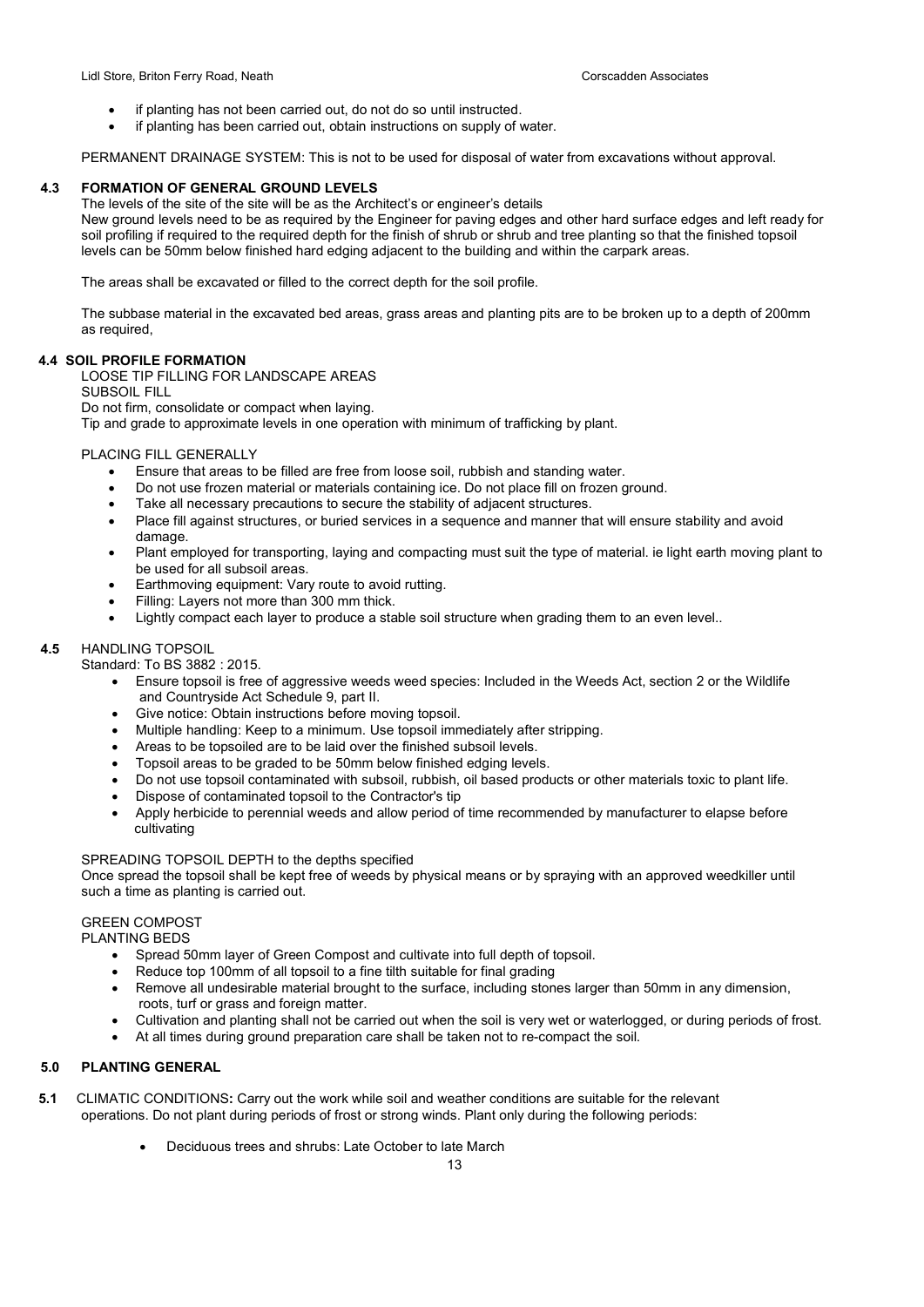- Container grown plants: At any time if ground and weather conditions are favourable.
- Ensure that adequate watering and weed control is provided.

#### **NOTICE**

Give notice before:

- Setting out.
- Delivery of plants/ trees.
- Planting shrubs.
- Planting trees

#### 5.2 TREE, SHRUB PLANTING

Planting shall be carried out in accordance with the Plant Schedules and the Contract Drawings.

SETTING OUT: All areas shall be set out in accordance with the Contract Drawings.

PLANT SPACING: Plant spacing shall be carried out in accordance with the Contract Drawing. The CA reserves right to adjust the exact position of all plant material after it has been set out.

The aim will be to space the plants evenly so that when established they will completely fill the areas indicated as fully as possible.

## NEW PLANTING AREA

Prior to the placing of topsoil and subsoill ensure existing ground under is thoroughly broken up to a depth of 200mm to allow free drainage.

Remove all rubble, concrete washings, and other builder's debris to provide sufficient depths for topsoil placement. Cut back excessive haunching where it restricts topsoil depths. Excavate tree pits into subgrade prior to top soiling to ensure sufficient depths of soil. Mark tree pit locations with timber stakes.

PLANTING AND CULTIVATION: All planting shall comply in all respects with BS 4428: 1968 General Landscape Operations and for Tree Planting BS 8545: 2014. All plants shall be planted in accordance with good horticultural practice, upright with the roots well spread out at same depth at which they had been previously grown in the nursery. Care being taken to avoid damage to root systems and stems. The plants shall be placed in position in accordance with the Contract Drawings showing their best side to the front. Suspended planting and cultivation when weather or soil conditions are unsuitable.

Cultivations are as previously specified. Soil to be free of weeds prior to commencing planting works, where necessary the topsoil will have weeds removed by physical means or will be treated with weedkiller where necessary to destroy weed growth prior to commencing planting.

Evergreens to be dipped in or thoroughly sprayed with antidessicant after planting. Do not apply in rainy or frosty weather. Ensure full coverage of underside of foliage.

## ROOT BARRIERS

Root barriers are to be used where trees are within 2.00m of service runs. The root barriers are to be either installed vertically or laid to line service trenches where appropriate. The root barrier is to be Terram Rootguard which is a permeable root barrier. Terram

Fiberweb Geosynthetics Ltd Blackwater Trading Estate The Causeway, Maldon Essex CM9 4GG Tel: +44 (0) 1621 874200 email:info@terram.com www.terram.com

#### 5.3 EXTRA HEAVY STANDARD TREES

These are to be planted in Planting Beds as indicated.

Break up the base to a depth of 300mm to ensure drainage.

At planting the localized tree pit dug shall be not less than minimum dimensions or 1500 x1500mm x 900mm depth. Allow the tree at planting to have the root flare at finished topsoil level. (this may be the soil mark on the nursery stock. Check this is the root flare point before planting. Correct planting depth is important.)

Water rootball of rootballed trees with seaweed extract root dip. All wires hessian and other rootball wrapping to be removed at planting.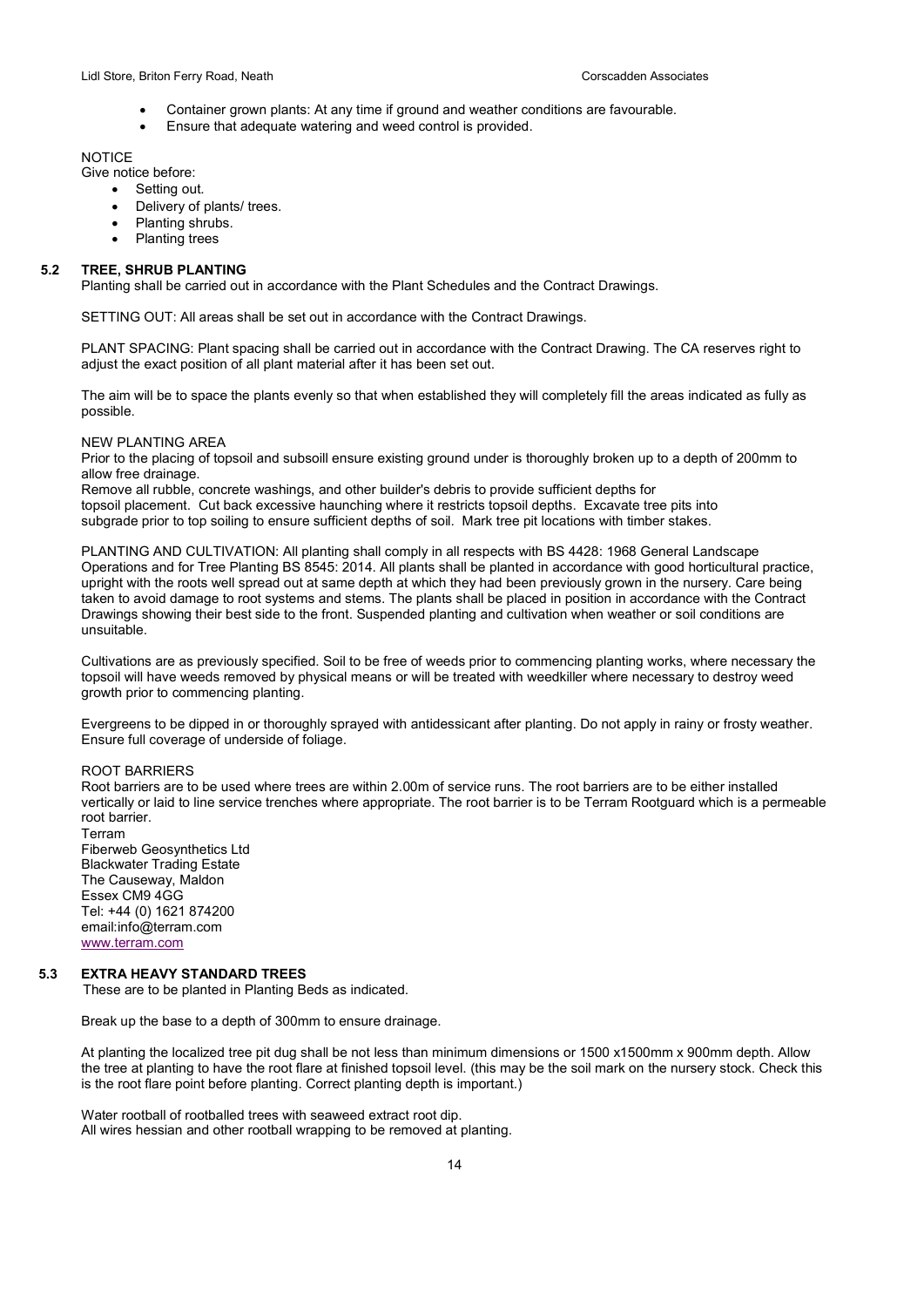Trees need to be orientated for the best crown development. It might be found that due to the nature of growing trees on nursery lines crowns develop asymmetrically.

Supply and fix an aeration and watering unit to the rootball.

Tree pit is backfilled with existing or imported subsoil 600mm thick and existing or imported topsoil 300mm thick. 10% Green Compost is to be mixed in thoroughly into top 150mm of the topsoil backfill. The returned soil shall be lightly consolidated by treading as filling proceeds layer by layer with subsoil replaced first and then topsoil in layers above the subsoil

The tree shall be set upright in the centre of the tree pit so that the soil level after settlement will be at the original soil mark on the tree stem. The three stakes shall be driven into the pit 300mm from edges and fixed before backfilling

The returned soil shall be finely broken down and placed around the roots gently shaking the tree to allow particles to work around the rootball and ensure close contact with all rootball and prevent air pockets. The returned soil shall be lightly consolidated by treading as filling proceeds layer by layer, care being taken to avoid damaging the rootball. Soil around the root flare of the tree shall be consolidated firmly with the heel.

Secure the tree to the three tree stakes with Hessian webbing 50mm wide wrapped around tree stem and nail the webbing to the stakes with galvanised nails. The stakes are to be 75mm diameter, 1200mm above ground level.

Water tree thoroughly after planting.

Provide permeable root barrier where trees are within 2.00m of services

## 5.4 PLANTING BEDS EXCEPT PLANTING BED 1

Supply and plant shrubs at spacing indicated on the Contract Drawings and of species and sizes indicated on the Plant Schedule.

Excavate planting beds to a depth of 600mm, break up ground under to a depth of 300mm and spread 300mm depth of existing or imported subsoil and 300mm depth of existing or imported topsoil over area.

Cultivate planting beds and work in Green Compost, 50mm layer spread over area to full topsoil depth. Remove any debris arising from cultivations.

Supply and lay a geotextile weed membrane with a minimum overlap of 200mm and holes cut for planting. Sufficient pins to be installed to prevent membrane lifting.

All pot grown shrubs shall be well-soaked in water with alginure root dip in the water prior to planting and planted into the bed area.

Supply and spread a layer of Slate Mulch 50mm deep over the area in all planting beds except Planting Bed 1 which is an ecological buffer strip and a 50mm layer of bark mulch to be spread over this bed area.

Water plants thoroughly after planting.

## 5.5 PLANTING BED 1 ECOLOGICAL BUFFER STRIP

Make 200mm holes at 1000mm centres along the existing chain link fence at ground level to give otter access to Buffer Strip.

Excavate planting beds to a depth of 600mm, break up ground under to a depth of 300mm and spread 300mm depth of existing or imported subsoil and 300mm depth of existing or imported topsoil over area.

Cultivate planting beds and work in Green Compost, 50mm layer spread over area to full topsoil depth. Remove any debris arising from cultivations.

All pot grown shrubs and bare rooted plants shall be well-soaked in water with alginure root dip in the water prior to planting and planted into the bed area.

Supply and spread a 50mm layer of bark mulch to be spread over this bed area.

Water plants thoroughly after planting.

Net guards shall be fixed to all bare root plants PROVISIONAL

## 5.6 OTTER HOLT

Supply and install a recycled otter holt from Filcris Ltd products. www.filcris.co.uk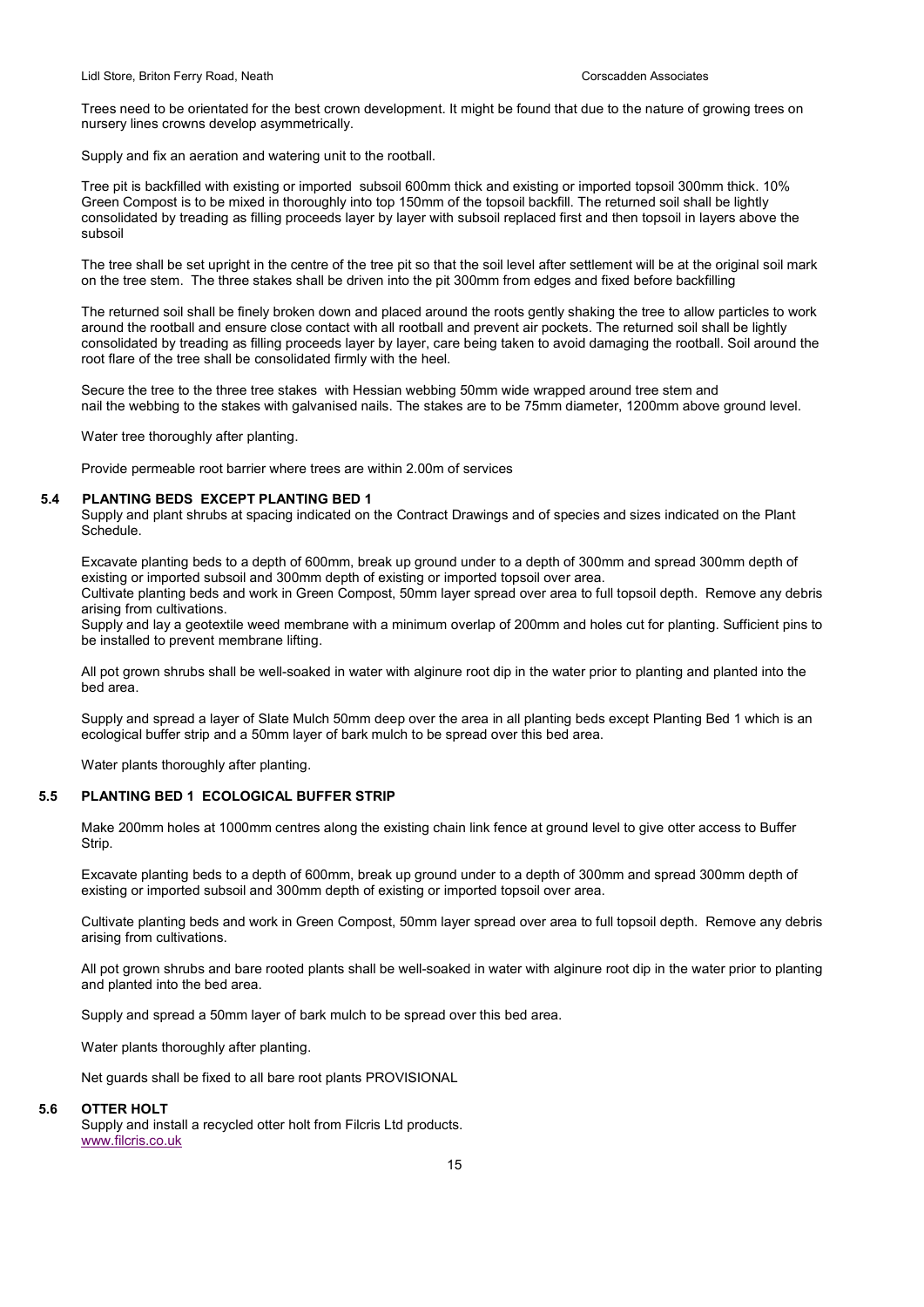## 01954 718327

sales@filcris.co.uk Liaise with the ecologist to confirm the location for the holt.

The holt two openings, one to face the brook the other to face north west. Form earth channels from the holes to the brook Cover with the top with pieces of turf and brash.

#### 5.6 PLANTING IN RAIN GARDEN

Supply and plant shrubs at spacing indicated on the Contract Drawings and of species and sizes indicated on the Plant Schedule.

Supply and lay a permeable root barrier over the Engineer's drainage layer.

Supply and spread 250mm Sandy Loam Topsoil, 250mm Sandy Loam Subsoil for the planting bed area. Cultivate planting beds and work in Green Compost, 50mm layer spread over area to full topsoil depth. Remove any debris arising from cultivations.

Supply and lay a geotextile weed membrane with a minimum overlap of 200mm and holes cut for planting. Sufficient pins to be installed to prevent membrane lifting.

All pot grown shrubs shall be well-soaked in water with alginure root dip in the water prior to planting and planted into the bed area.

Supply and spread a layer of Slate Mulch 50mm deep over the area.

Water plants thoroughly after planting.

#### 5.7 NATIVE HEDGE

The hedge is along the frontage of Planting Bed 1 the Ecological Buffer Strip There will be a rabbitproof mesh fence through the hedge centre line.

The planting of this Hedgerow is barerooted material Root dip all the plants in seaweed extract.

#### PLANTING

Excavate a hredge trench 1000mm wide to a depth of 600mm, break up ground under to a depth of 300mm and spread 300mm depth of imported subsoil and 300mm depth of imported topsoil across the trench. Cultivate the trench and work in Green Compost, 50mm layer spread over area to full topsoil depth. Remove any debris arising from cultivations.

Supply and plant the native hedgerows at 0.30m centres in a double staggered row.

Water the hedge plants thoroughly after planting.

Supply and spread a layer of Bark Mulch 50mm deep over area of trenches

Net guards shall be fixed to all bare root plants PROVISIONAL

#### 5.8 WIRE MESH FENCING TO HEDGEROW

The fence will be in the hedge centre line.

#### To BS1772 Part 1.

Fence Height : 1050mm

Mesh: Galvanized rabbit proof mesh 1200mm x 31mm 1.2mm (18g) Wire netting galvanized Mesh to be set 150mm into the ground

Wire: 4No straining wires, mild steel (8SWG) galvanized to BS 443, clipped to woven wire at 500mm intervals.

Staples: 30 (8SWG) galvanized or sheradised. Angle all staples; securely knock in at all posts.

Posts and struts: Natural debarked softwood round struts and 75 x 75mm square section posts.

Treatment: Pressure impregnated to BS 4072 and BS 5589

Maximum centres of posts.

Straining posts: 100m in straight runs, or adjusted equidistant if end sections are less; at ends, corners, changes of direction or acute changes in level.

Intermediate posts: 3.0m centres

Method of setting posts:

End Posts 100 x100 Square section timber post length 1750mm set into the ground to be 1050mm above ground with concrete foundation 450mm diameter by 400mm depth with struts

Struts: 75mm section x 2000mm strut, notched to straining post and set in hole, backfilled with 375 x

850 x 500mm well rammed aggregate and remainder 100mm to surface with topsoil arising from excavation.

Intermediate posts 75 x 75 square section posts set in well rammed earth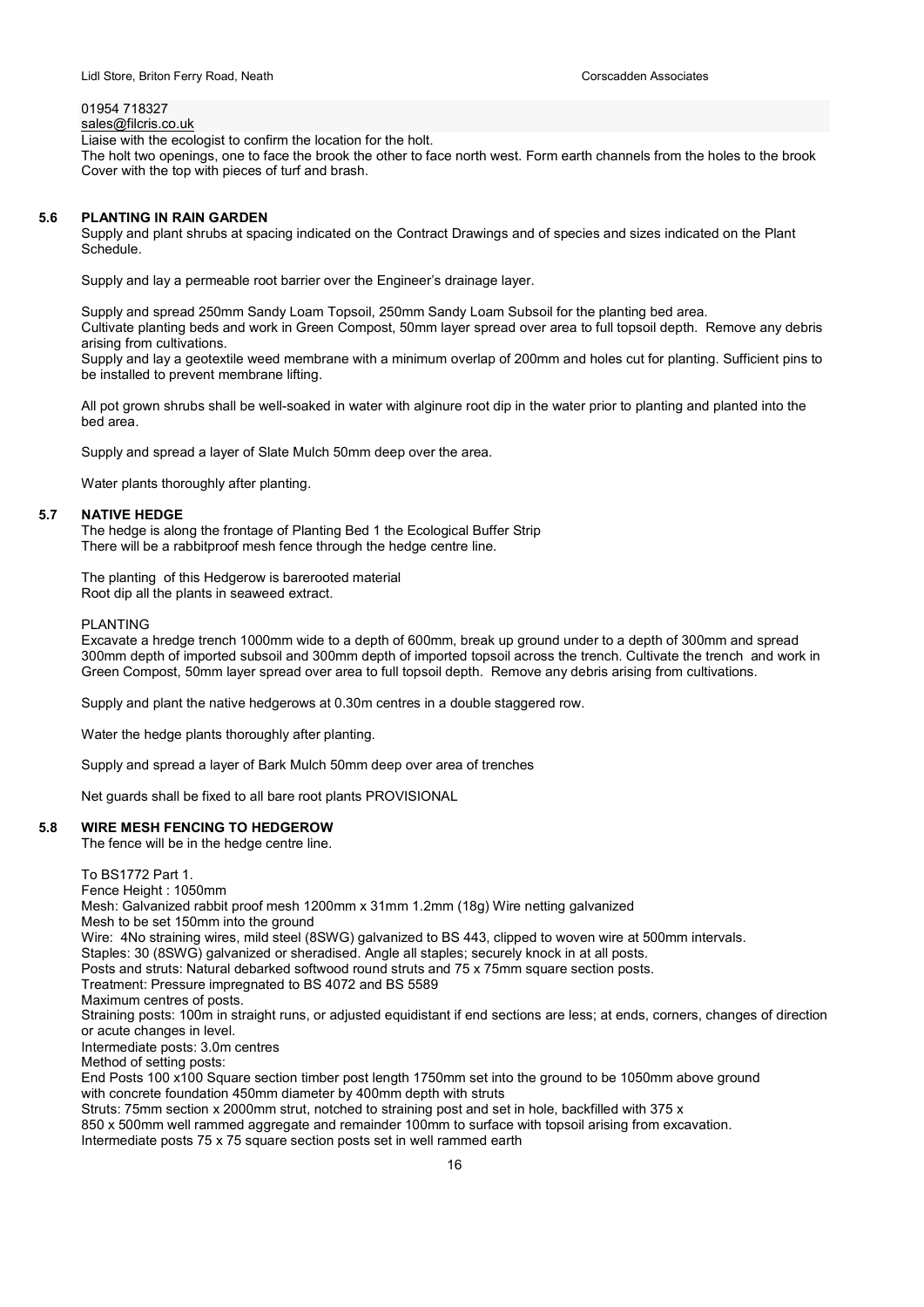## 5.9 PROTECTIVE FENCING

If necessary protective fencing will be erected to protect completed works where necessary where other adjacent works are in progress and there is a risk of damage by others of completed landscape works

## 5.10 DEFECTS LIABILITY

All tree, hedge and shrub planting is to be maintained for 5 Years after Practical Completion (1 Year as part of contract and 4 years with managing agent).

All planting completed prior to Practical Completion of the whole soft Landscape works is to be maintained as per maintenance requirements until Practical Completion.

After planting remove all soil from hard surfaces and grass areas and leave all areas in a clean and tidy condition at Practical Completion.

FAILURES OF PLANTING: Post Practical Completion maintenance of the planting is to be carried out by the Contractor as specified. Any tree/shrubs/plants which are dead, dying or otherwise defective at the end of each growing season within the Defects Liability Period will be regarded as defects due to materials or workmanship not in accordance with the Contract. They must be replaced by approved equivalent tree/hedge/shrub/plant material at the next suitable planting season unless otherwise instructed.

This will not apply if defects are caused by malicious damage after Practical Completion.

## 6.0 LANDSCAPE MAINTENANCE

MAINTENANCE PERIOD FIVE YEARS: CONSTRUCTION MAINTENANCE PERIOD IS YEAR 1.

#### 6.1 Definitions

CA: Contract Administrator shall mean the agent appointed by the Client

## 6.2 Programming and site attendance

PROGRAMME OF WORKS: The Contractor shall provide a programme of maintenance works at the commencement of the Contract The Contractor shall maintain an operation plan that demonstrates the monthly progress and the month in advance. The operational plan is to include management objectives to achieve this plan.

SITE ATTENDANCE: The aim of this item is to ensure that small matters are corrected. The Contractor shall attend to incidental matters which are defined as follows:

- inspect the site and undertake as necessary litter picking, sweeping, leaf clearance and other maintenance Items which require attention in key areas such as at the site entrance, car parking areas and entrances to **Buildings**
- 'making-safe repairs' to such items as staked trees, fencing etc
- 'making safe' any hazardous items on site eg damaged service covers etc (full repair to be undertaken by Employer's CA.
- reporting to CA any matters requiring more than one hours attendance or requiring specialist work.

#### MAINTENANCE RETURNS

The Contractor shall submit a monthly maintenance return issue this to CA and copy it to the CA.

## 6.3 Removal of arisings:

The Contractor shall remove all leaves, litter, rubbish, dirt and other arisings shall be swept up, collected and disposed of on the same day as the various items of work are undertaken. These arisings shall be collected and unsuitable material disposed off at the Contractor's tip. The Contractor shall take sole responsibility for providing a tip and for all charges, fees, transport and any other expenses in connection with tipping unless otherwise specified in writing by the LA.

Planting beds and trees within ornamental areas arisings are to be removed from site.

Note all green waste arisings is to be recycled via local recycling facilities as the site has not suitable locations for composting material or operations for reusing composted material.

## 6.4 Inspections

During maintenance operations the Contractor shall note and report without delay to the CA any of the following:

- activities by others which prevent the normal maintenance operations proceeding in the site areas egg Statutory Authorities work, new constructions, storage of materials and parking on landscape areas etc.
- damage caused to the site areas by the activity of others on site.
- missing gulley covers or damaged service covers noted during the course of the works.
- damage to boundary fences, other fences, railings and other features for which the Employer is responsible.
- persistent litter problems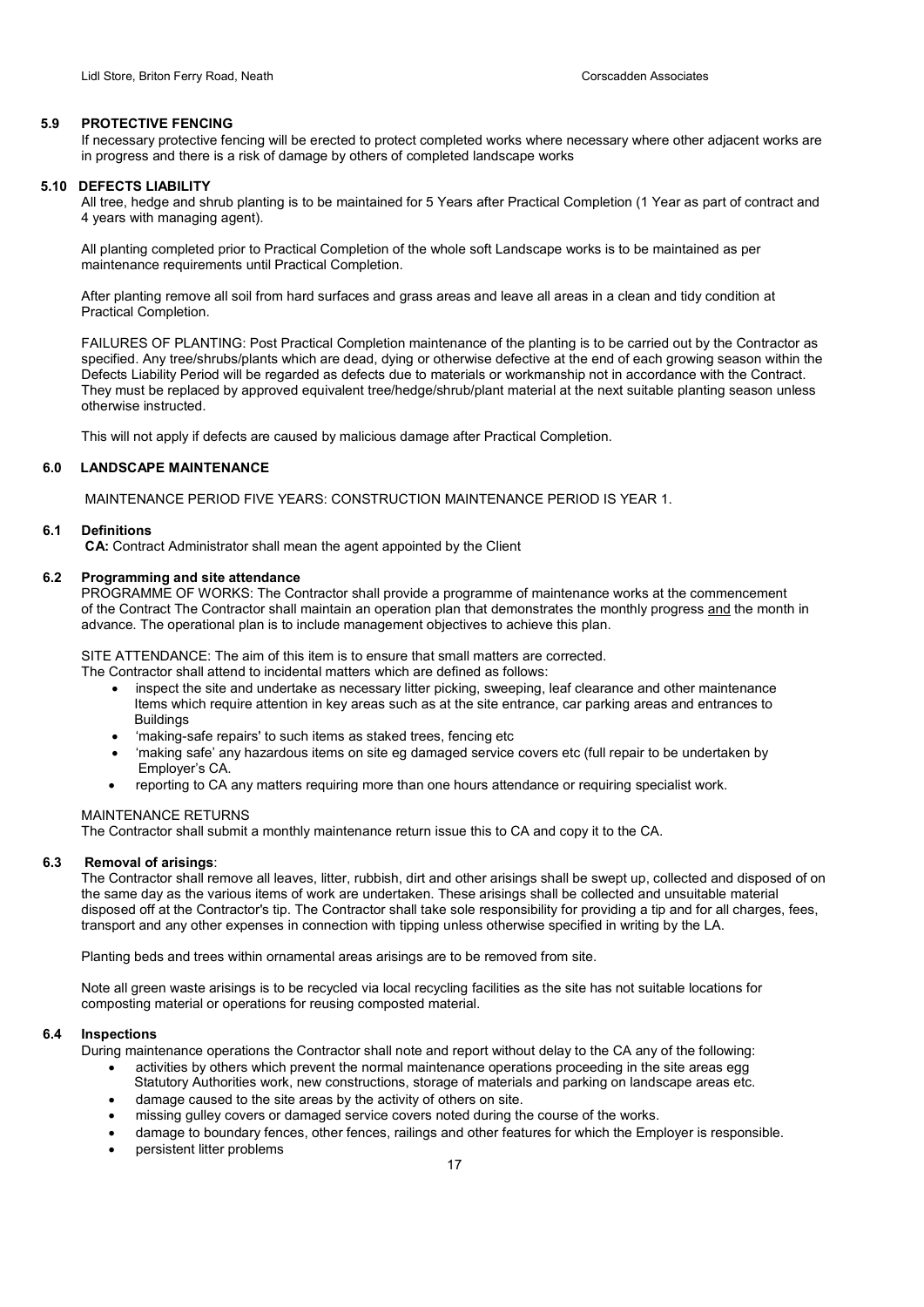- theft or malicious damage, or clearly unauthorized use of the site areas
- damage to building structures within site area

Inspect trees after high winds. Refix newly planted trees upright as necessary.

7.0 TREE MAINTENANCE: GENERAL The Contractor is to take care not to damage tree stems, any damage or tree death resulting from damage shall be made good at the Contractor's expense.

## 7.1 Staked trees

## INSPECTING TREES

• Inspection of new trees should be monthly in the first year and EVERY 2 months thereafter and after high winds to assess remedial work needed due to storm damage, clearing of dead trees, prevention of trees overhanging roads and footpaths.

PEST AND DISEASE CONTROL: The Contractor shall report to the CA any indications that pest or disease control treatment is required. Allow for one application of a treatment approved by the CA. Report any squirrel damage noted to CA.

TREE REMOVAL: Remove dead or dying or trees which are poorly located after obtaining approval from the CA. Where the tree Is removed from a grass area reinstate soil levels to marry with adjacent levels and seed with an approved mix.

REFIRMING: Ensure that all trees remain firmly bedded in the ground after strong winds, frost and other disturbances. Refirm by treading around the base. Any 'collars' forming at the base of the trees shall be broken up and then backfilled with topsoil.

## STAKED TREES

- Check tree stakes for firmness and signs of rot or damage.
- Refirm or replace as required. Tree stakes to be supplied by the Contractor at his sole cost to be suitable for the size of tree to be staked, fully tanalised, round, peeled and pointed at one end.
- Tree stakes should be removed after three growing seasons. If the tree has failed to anchor at this time the tree is to be replaced.
- Check all tree ties. Remove, adjust, refix or replace if broken. Ties to be supplied by the Contractor at his/her own expense. The make of replacement ties must be approved by the CA before use on site. Ties to be nailed
- securely to the stake/crossbar.. Provide aeration where compaction is considered to be one cause for poor tree condition.
- Trees are within planting beds,

## GENERAL

.

- Water as necessary during dry periods
- Any trees which die or are otherwise defective during the 5 year Defects/Maintenance Period shall be replaced at the Contractor's cost in the next November and March planting season.

## These works to staked trees are to be carried out between September and February each year unless specified otherwise and when necessary during the remaining part of the year – work should be undertaken when trees are dormant.

PRUNING TREES as follows:

- Remove dead or damaged branches and cut back any ragged edges of wounded bark back to healthy tissue.
- Remove side growths beneath the crowns and any suckering growth from tree base. All cuts to be pared back flush to the stem, trunk or scar tissue.
- Where tree in very poor condition tree removal may be required.
- Pruning shall be undertaken once per year during between October and February. The use of chainsaws and the like will not be permitted, unless instructed by the CA.

## 8.0 MAINTENANCE OF PLANTING BEDS: GENERAL REQUIREMENTS

 PEST AND DISEASE CONTROL: The Contractor shall report to the CA any indications that pest or disease control treatment is required. Allow for one application of a treatment approved by the CA. Pest and disease control includes for the control of slugs, snails or any other pest (not vermin) which adversely affects plant material. Repeat treatments are too be made as necessary. Report any rabbit damage noted to CA.

 REFIRMING: Ensure that all shrubs remain firmly bedded in the ground after strong winds, frost and other disturbances. Refirm by treading around the base. Any 'collars' formed at the base of the shrubs shall be broken up and then backfilled with topsoil.

 AERATION : Where the bed is compacted or the soil water logging aerate the soil avoiding damage to any underground plant rhizomes etc and avoid damage to underground services where these occur.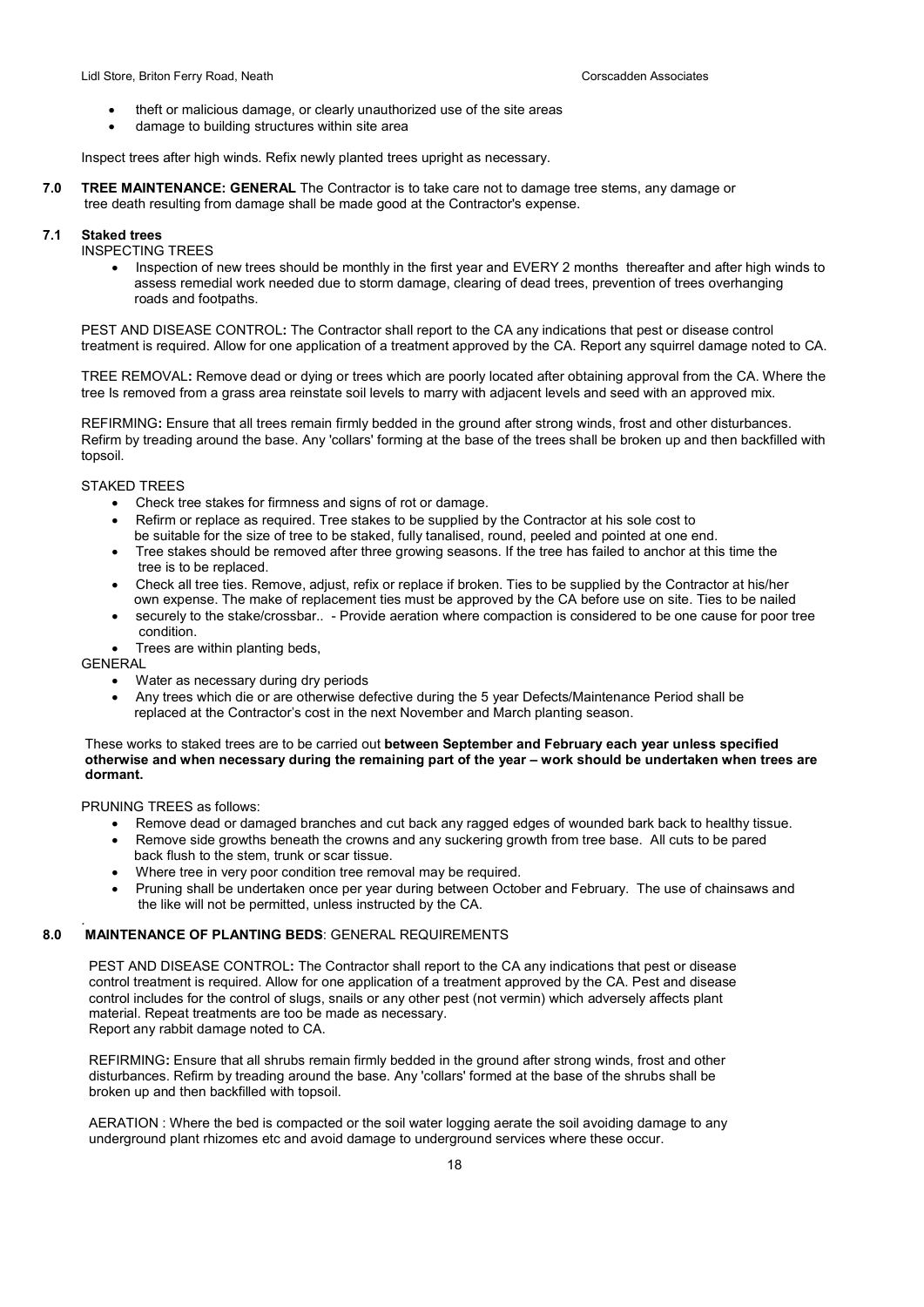8.1 WEEDING PLANTING BEDS: All planting beds are to be kept weed free at all times. The Contractor is to provide a list of suitable herbicides for use in planting beds and obtain the written approval of the CA.

 CONTROL WEEDING - Control weeding means applying an appropriate weedkiller at the beginning of the growing season and thereafter the areas are to be checked once a month in season and any weeds spot treated with an appropriate weedkiller. Initial weedkiller application to be undertaken during mid/late Spring each year and be completed by 10 June. This treatment is for newly planted beds NOTE CHECK THAT HERBICIDE USED IS SUITABLE FOR USE ACCORDING TO THE PLANT COMPOSITION OF THE BE IF NOT HANDWEED.

## WEEDING RAIN GARDEN PLANTING BEDS: All rain garden planting beds are to be kept weed free at all times. All beds to be hand weeded no chemicals to be used.

## WEEDING ECOLOGICAL STRIP

All weeding in this area is also by hand and minimised so that the area is left as undisturbed as possible for potential otter use.

## 8.2 BED MAINTENANCE

 MAINTAINING SLATE MULCHED BEDS: During weeding and maintenance operations do not incorporate mulch into the underlying soil. Each Autumn rake over the slate mulch to provide a neat and tidy appearance

 PLANTING BED EDGES: On one occasion per year the soil at edges of planting beds shall be reduced to 50mm below the adjacent hard or grass surface. The resulting soil shall be removed. Care shall be taken to ensure that the bed edges against grass areas are well defined unless otherwise directed by the CA.

 NOTE; Where good horticultural practice for the particular shrubs/plants within a bed require a specific fertiliser treatment this shall be applied.

 DISEASES: The CA shall be notified of any pest or disease outbreaks. If cutting out diseased material all implements shall be sterilized between shrubs to prevent spreading the pathogen

## CONTROL OF UNSUITABLE VEGETATION

 During routine visits inspect plantings for sucker growth, and unsuitable/atypical growths and feathers on stems and remove at the point of origin.

8.3 PRUNING SHRUBS, NATIVE PLANTS AND GROUNDCOVER: All pruning is to be carried out in accordance with the correct horticultural practice for the type of shrub. Vary the amount and nature of the pruning, trimming and shaping according to the species, stage of growth, season and required visual effect.

#### **GENERAL**

 The Contractor shall allow for pruning once a year, and trimming of vigorous species as necessary through the year. In all cases dead, diseased and damaged material shall be removed.

Where necessary remove growth encroaching onto footpaths, roads, hard areas, grassed areas, signs, lights, sightlines and other features and if directed by the CA.

- Trim as necessary the species to prevent straggly growth or growth beyond the bed limits, reduce the height of shrubs to free tree stems as directed, trim to maintain tall shrubs at a defined height and round off the planting as directed to provide a neat appearance.
- Any plants which die or are otherwise defective during the 5 year Defects/Maintenance Period shall be replaced at the Contractor's cost in the next October and March planting season.

ALL ARISINGS FROM PRUNING SHALL BE SHREDDED AND REMOVED FROM SITE AS GREEN WASTE.

 PRUNING GENERALLY: The CA will give directions on site for all planting beds to indicate the approach to be adopted for pruning beds and the effect required.

 PRUNING EQUIPMENT: The Contractor shall use only two bladed secateurs or other cutting equipment approved by the CA. All cut ends shall be left with a clean finish.

The adjacent plantings should not over run one another and judicious pruning of the shrubs should be undertaken to achieve the best visual effect.

Where netguards have been used. Check these regularly. Refix and replace as necessary and remove them as plants establish. Remove netguards in Year 3.

#### 90 HEDGES

Trim carefully and neatly to regular line and shape, with the width at the top less than that at the base, using suitable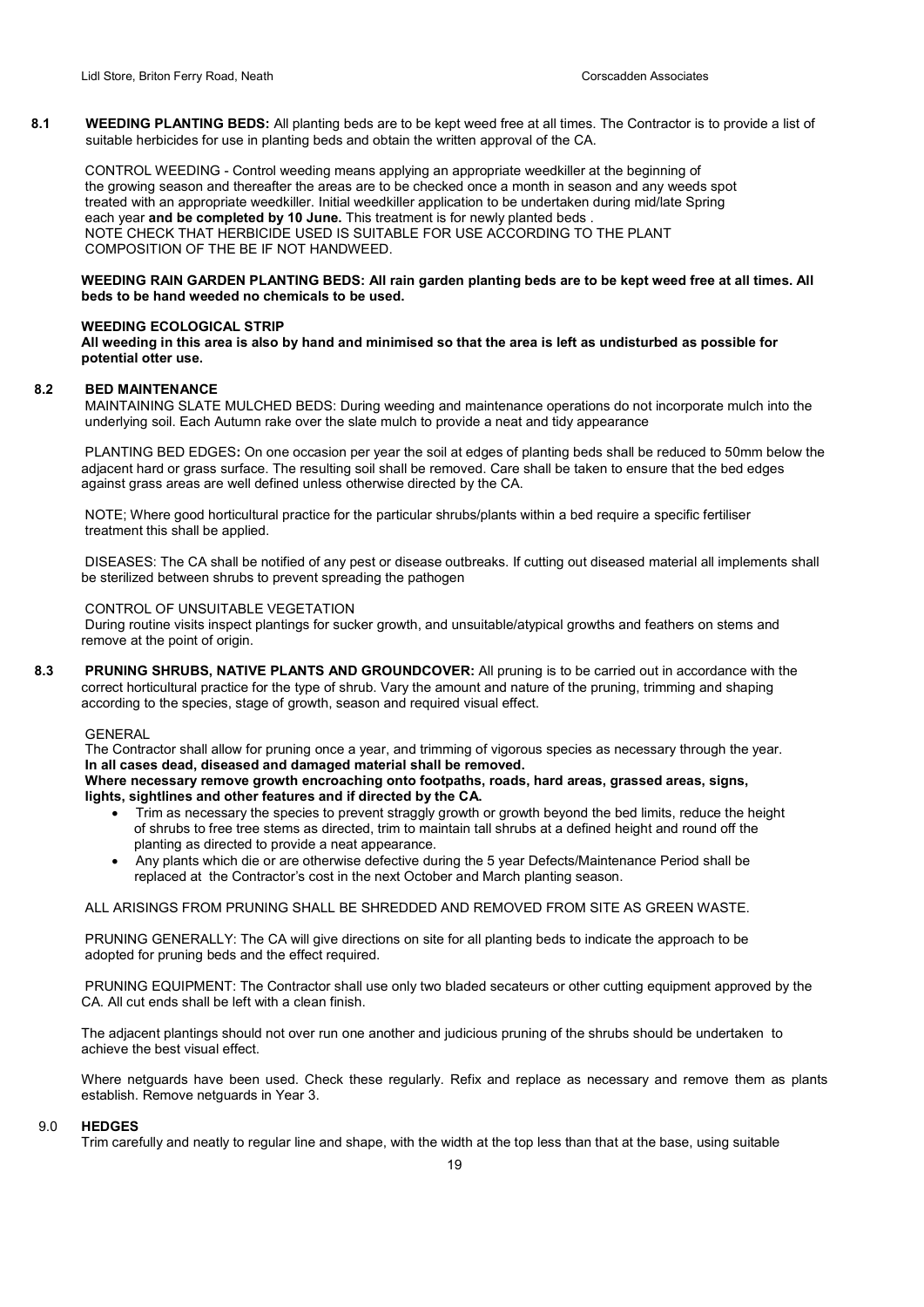mechanical cutters unless otherwise directed by the CA. Side facing into the site and top of hedge shall be cut back to previous year's growth. The Contractor is to finish all work to give a neat and tidy appearance over the whole hedge and remove arisings.

All cuts shall be cleanly made, without tearing.

Remove all grass and weed growth from the base of the hedge together with

any litter.

Hedges to be maintained at a height of 1.20m generally.

Any plants which die or are otherwise defective during the 5 year Defects/Maintenance Period shall be replaced at the Contractor's cost in the next October and March planting season.

Where netguards have been used. Check these regularly. Refix and replace as necessary and remove them as the hedge plants establish. Remove netguards in Year 3.

#### 10.0 JAPANESE KNOTWEED NORTHERN BOUNDARY BY ALDER WOOD.

Spray Japanese knotweed (Fallopia japonica) with glyphosate at the end of the vegetation season (September and beginning of October). Monitor treated sites and apply spot herbicide treatments to any surviving plants.

Japanese Knotweed off site on southern boundary. NOTE The Knotweed can have a root spread 7.00m from the visible stand. Treat any Knotweed regrowth or re-infestation from off-site..

## 10.1 INVASIVE NON NATIVE SPECIES

In the event that invasive plant species become established on site they will be controlled at the nearest opportunity using approved methodology and guidance (http://www.nonnativespecies.org ) to avoid the risk of further contamination and spread. Common examples include:

- Cut Himalayan balsam (Impatiens glandulifera), by hand or machine below the lowest node to prevent the formation of flowers and seeds.
- Spray giant hogweed (Heracleum mantegazzianum) with herbicide as a spot treatment when the plants are growing actively but still less than 1m high. Control on a catchment basis, working downstream to prevent seed recolonisation.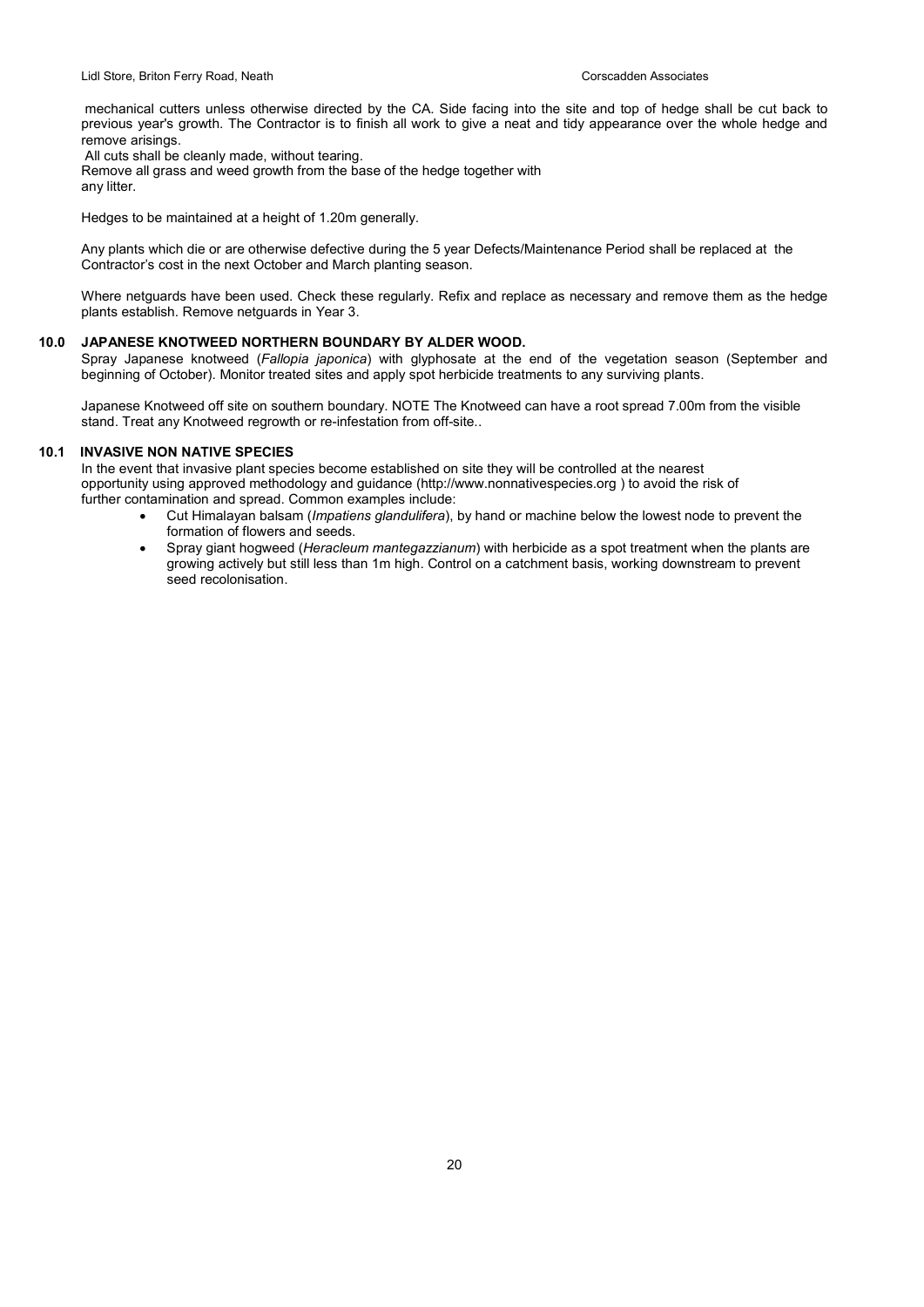| LIDL STORE, BRITON FERRY : NEATH<br>LANDSCAPE AFTERCARE AND MANAGEMENT |                                                                                                                            |                             |     |          |     |                           |     |          |     |                                     |             |          |                    |                   |     |          |            |                   |     |          | 12-Jan-22 |
|------------------------------------------------------------------------|----------------------------------------------------------------------------------------------------------------------------|-----------------------------|-----|----------|-----|---------------------------|-----|----------|-----|-------------------------------------|-------------|----------|--------------------|-------------------|-----|----------|------------|-------------------|-----|----------|-----------|
|                                                                        |                                                                                                                            |                             |     |          |     |                           |     |          |     |                                     |             |          |                    |                   |     |          |            |                   |     |          |           |
|                                                                        | <b>TASK DESCRIPTION</b>                                                                                                    | Year 1<br>Jan               | Apr | Jul      | Oct | Year 2<br>Jan-            | Apr | Jul      | Oct | Year 3<br>Jan-                      | Apr         | Jul      | Oct                | Year 4<br>Jan-    | Apr | Jul      | <b>Oct</b> | Year 5<br>Jan-    | Apr | Jul      | Oct       |
|                                                                        |                                                                                                                            | Feb                         | May | Aug      | Nov | Feb<br>Mar                | May | Aug      | Nov | Feb<br>Mar                          | May Aug Nov |          |                    | Feb               | May | Aug Nov  |            | Feb<br>Mar        | May | Aug Nov  |           |
|                                                                        |                                                                                                                            | Mar                         | Jun | Sep      | Dec |                           | Jun | Sep      | Dec |                                     | Jun         | Sep      | Dec                | Mar               | Jun | Sep Dec  |            |                   | Jun | Sep      | Dec       |
| <b>PLANTED TREES</b>                                                   | Check the trees and after high winds<br>Check to include health/disease/pest etc and remedial measures<br>Refirm           | Monthly                     |     |          |     | <b>Every Two Months</b>   |     |          |     | <b>High winds</b>                   |             |          |                    | <b>High winds</b> |     |          |            | <b>High winds</b> |     |          |           |
|                                                                        | Aeration if necessary                                                                                                      |                             |     |          |     |                           |     |          |     |                                     |             |          |                    |                   |     |          |            |                   |     |          |           |
|                                                                        | Check trees refix upright as necessary. Cut ties loose and remove<br>stakes in Year 3.                                     | Monthly check and refix     |     |          |     | <b>Every Two Months</b>   |     |          |     | Remove<br><b>Stakes</b><br>and Ties |             |          |                    |                   |     |          |            |                   |     |          |           |
|                                                                        | Remove weeds for first three years -                                                                                       |                             |     |          |     |                           |     |          |     |                                     |             |          |                    |                   |     |          |            |                   |     |          |           |
|                                                                        | Water as necessary during drought periods, regularly in dry periods<br>during first two years of establishment             |                             |     |          |     |                           |     |          |     |                                     |             |          |                    |                   |     |          |            |                   |     |          |           |
|                                                                        | Apply foliar or liquid fertiliser if necessary in first two years                                                          | March                       |     |          |     | March                     |     |          |     |                                     |             |          |                    |                   |     |          |            |                   |     |          |           |
|                                                                        | Pruning as necessary to remove deadwood and as necessary to<br>retain natural habit form of the crown                      |                             |     |          |     |                           |     |          |     |                                     |             |          |                    |                   |     |          |            |                   |     |          |           |
|                                                                        | Replace defective trees as necessary each year                                                                             |                             |     |          | Oct | March                     |     |          | Oct | March                               |             |          | Oct                | March             |     |          | Oct        | March             |     |          | Oct       |
| <b>EXISTING TREES</b>                                                  | Check trees after high winds                                                                                               | <b>Every Three Months</b>   |     |          |     | <b>Every Three Months</b> |     |          |     | <b>High winds</b>                   |             |          |                    | <b>High winds</b> |     |          |            | <b>High winds</b> |     |          |           |
|                                                                        | Prune as necessary to remove deadwood and as necessary to                                                                  |                             |     |          |     |                           |     |          |     |                                     |             |          |                    |                   |     |          |            |                   |     |          |           |
|                                                                        | keep the tree in good health and safe for site users.                                                                      |                             |     |          |     |                           |     |          |     |                                     |             |          |                    |                   |     |          |            |                   |     |          |           |
| PLANTING BEDS AND<br><b>RAIN GARDENS</b>                               | Check to include health/disease/pest etc and remedial measures<br>Refirm                                                   | <b>Monthly</b>              |     |          |     | <b>Every Two Months</b>   |     |          |     |                                     |             |          |                    |                   |     |          |            |                   |     |          |           |
|                                                                        | Remove weeds for first three years. Thereafter as necessary with                                                           |                             |     |          |     |                           |     |          |     |                                     |             |          |                    |                   |     |          |            |                   |     |          |           |
|                                                                        | spotweeding<br>Remove weeds by hand in Rain Garden areas                                                                   |                             |     |          |     |                           |     |          |     |                                     |             |          |                    |                   |     |          |            |                   |     |          |           |
|                                                                        | Top up slate mulch for first two years only                                                                                |                             |     |          |     |                           |     |          |     |                                     |             |          |                    |                   |     |          |            |                   |     |          |           |
|                                                                        | Reduce depth of soil at edge of planting bed once per year<br>Aeration if necessary                                        |                             |     |          |     |                           |     |          |     |                                     |             |          |                    |                   |     |          |            |                   |     |          |           |
|                                                                        | Water as necessary during drought periods                                                                                  |                             |     |          |     |                           |     |          |     |                                     |             |          |                    |                   |     |          |            |                   |     |          |           |
|                                                                        | Replace defective plants as necessary each year<br>Prune as necessary according to species type                            |                             |     |          | Oct | March                     |     |          | Oct | March                               |             |          | Oct                | March             |     |          | Oct        | <b>Aarch</b>      |     |          | Oct       |
|                                                                        | Check and remove suckers and inappropriate plants                                                                          |                             |     |          |     |                           |     |          |     |                                     |             |          |                    |                   |     |          |            |                   |     |          |           |
| <b>ECOLOGICAL BUFFER STRIP</b>                                         | Check to include health/disease/pest etc and remedial measures                                                             | Monthly                     |     |          |     | <b>Every Two Months</b>   |     |          |     |                                     |             |          |                    |                   |     |          |            |                   |     |          |           |
| BED <sub>1</sub><br>Behind the fence. In front of the                  | Refirm<br>Water as necessary during drought periods                                                                        |                             |     |          |     |                           |     |          |     |                                     |             |          |                    |                   |     |          |            |                   |     |          |           |
| fence maianteannce as per                                              | Replace defective plants as necessary each year                                                                            |                             |     |          | Oct | March                     |     |          | Oct | March                               |             |          | Oct                | March             |     |          | Oct        | <b>Aarch</b>      |     |          | Oct       |
| Planting Beds above<br>Minimal maintenance behind                      | Prune as necessary according to species type in year 2                                                                     |                             |     |          |     |                           |     |          |     |                                     |             |          |                    |                   |     |          |            |                   |     |          |           |
| the fence in the buffer area                                           | Minimise disturbance around Otter Holt                                                                                     |                             |     |          |     |                           |     |          |     |                                     |             |          |                    |                   |     |          |            |                   |     |          |           |
| <b>HEDGEROWS</b>                                                       | Check to include health/disease/pest etc and remedial measures                                                             | Monthly                     |     |          |     | <b>Bimonthly</b>          |     |          |     |                                     |             |          |                    |                   |     |          |            |                   |     |          |           |
|                                                                        | Refirm                                                                                                                     |                             |     |          |     |                           |     |          |     |                                     |             |          |                    |                   |     |          |            |                   |     |          |           |
|                                                                        | Remove weeds until hedge establishes. Thereafter as necessary<br>Top up mulch for first two years only                     |                             |     |          |     |                           |     |          |     |                                     |             |          |                    |                   |     |          |            |                   |     |          |           |
|                                                                        | Net guards if applied refix and replace, cut back as necessary to<br>allow balanced growth. Remove netguard in Year 3      | <b>Monthly</b>              |     |          |     | Every 2 months            |     |          |     |                                     |             |          | Remove<br>Netguard |                   |     |          |            |                   |     |          |           |
|                                                                        | Water as necessary during drought periods                                                                                  |                             |     |          |     |                           |     |          |     |                                     |             |          |                    |                   |     |          |            |                   |     |          |           |
|                                                                        | Replace defective native hedge plants as appropriate<br>Trim hedges in September/October - top and side fencing into site  |                             |     | Sept/Oct | Oct | March                     |     | Sept/Oct | Oct | March                               |             | Sept/Oct | Oct                | March             |     | Sept/Oct | Oct        | March             |     | Sept/Oct | Oct       |
|                                                                        |                                                                                                                            |                             |     |          |     |                           |     |          |     |                                     |             |          |                    |                   |     |          |            |                   |     |          |           |
| JAPANESE KNOTWEED<br>ON ALDER WOOD BOUNDARY                            | Spotweed and spray knotweed as necessary to contain<br>encroachment into the site                                          |                             |     |          | Oct |                           |     |          | Oct |                                     |             |          | Oct                |                   |     |          | Oct        |                   |     |          | Oct       |
| JAPANESE KNOTWEED ON<br>NETWORK RAIL LAND                              | This is being treated by Network Rail                                                                                      |                             |     |          |     |                           |     |          |     |                                     |             |          |                    |                   |     |          |            |                   |     |          |           |
| <b>FINAL CERTIFICATE</b>                                               | <b>MONITORING</b><br>A detailed inspection will be made at the end of the first                                            | Date dependent on Practical |     |          |     |                           |     |          |     |                                     |             |          |                    |                   |     |          |            |                   |     |          |           |
|                                                                        | year of maintenance and a final defects report will be issued                                                              | Completion date             |     |          |     |                           |     |          |     |                                     |             |          |                    |                   |     |          |            |                   |     |          |           |
| <b>MONITORING</b>                                                      | This will include progress on all biodiversity recommendations<br>Annual defects checks to be made in following 4 years to |                             |     |          |     |                           |     |          |     |                                     |             |          |                    |                   |     |          |            |                   |     |          |           |
| ECOLOGICAL AND                                                         | assess defects replacements.<br>At the defects checks the maintenance procedures will be reviewed                          |                             |     |          |     |                           |     |          |     |                                     |             |          |                    |                   |     |          |            |                   |     |          |           |
| LANDSCAPE MONITORING                                                   | and any revision to procedures to achieve the biodiversity                                                                 |                             |     |          |     |                           |     |          |     |                                     |             |          |                    |                   |     |          |            |                   |     |          |           |
|                                                                        | aims will be forwarded to the client for action.                                                                           |                             |     |          |     |                           |     |          |     |                                     |             |          |                    |                   |     |          |            |                   |     |          |           |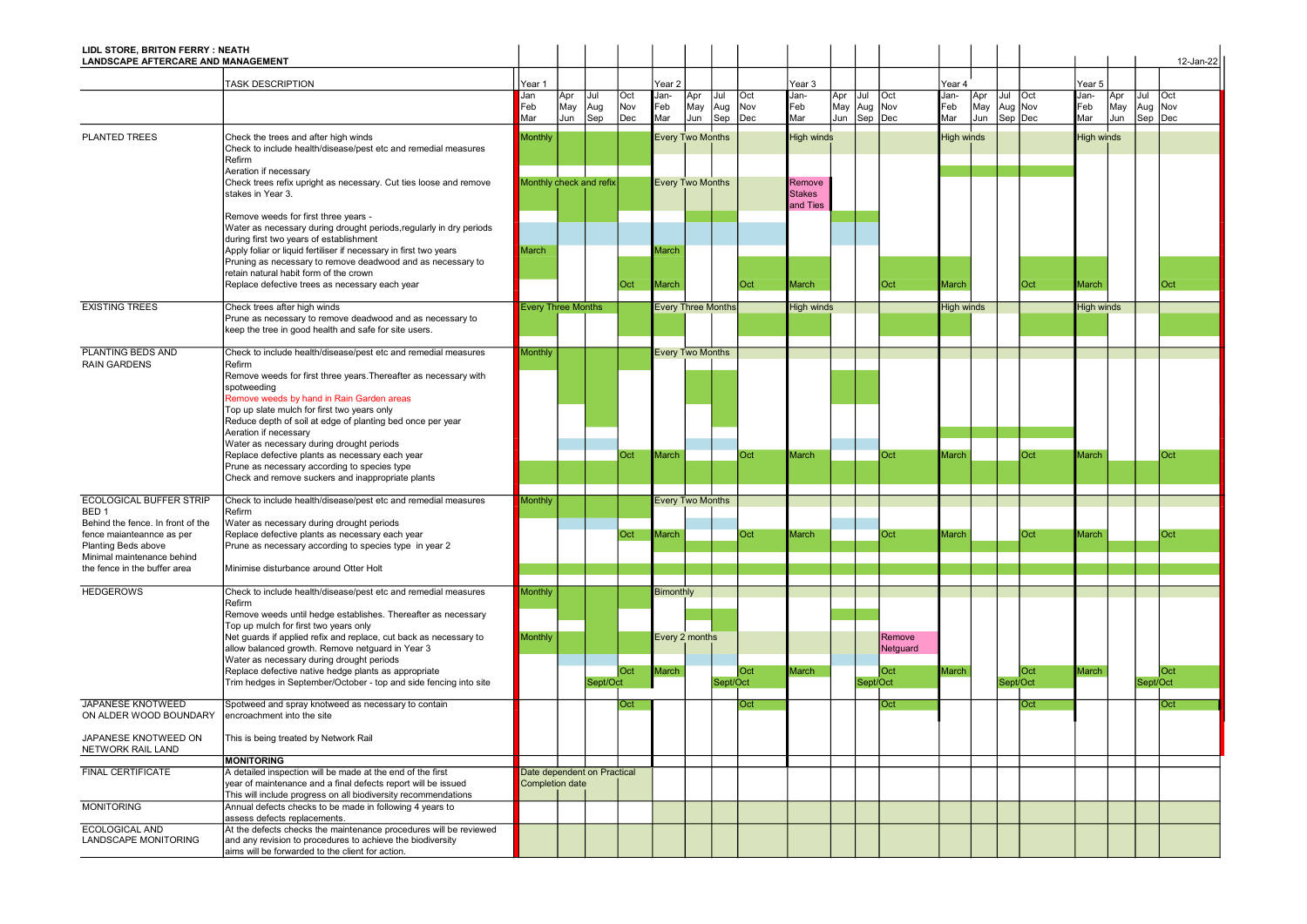| LIDL STORE, BRITON FERRY : NEATH<br><b>LANDSCAPE AFTERCARE AND MANAGEMENT</b>                                                                                              |                                                     |            |             |                    |                           |                   |                   |                    |         |             |                            |  |            |                            |  |            |             |                    | 12-Jan-22 |
|----------------------------------------------------------------------------------------------------------------------------------------------------------------------------|-----------------------------------------------------|------------|-------------|--------------------|---------------------------|-------------------|-------------------|--------------------|---------|-------------|----------------------------|--|------------|----------------------------|--|------------|-------------|--------------------|-----------|
|                                                                                                                                                                            | <b>TASK DESCRIPTION</b>                             | IYear 1    |             |                    |                           | Year <sub>2</sub> |                   |                    |         | Year 3      |                            |  | Year 4     |                            |  | Year 5     |             |                    |           |
|                                                                                                                                                                            |                                                     | <b>Jan</b> | Apr         | IJul               | <b>Oct</b>                | Jan-              | Apr               | lJul               | $ $ Oct | Jan-        | Apr Jul Oct                |  | Jan-       | Apr Jul Oct                |  | Jan-       | <b>Apr</b>  | lJul               | lOct      |
|                                                                                                                                                                            |                                                     | Feb<br>Mar | May<br> Jun | <b>Aug</b><br> Sep | <b>Nov</b><br>$\vert$ Dec | Feb<br>Mar        | May<br><b>Jun</b> | Aug Nov<br>Sep Dec |         | Feb<br>Mar  | May Aug Nov<br>Jun Sep Dec |  | Feb<br>Mar | May Aug Nov<br>Jun Sep Dec |  | Feb<br>Mar | May<br> Jun | Aug Nov<br>Sep Dec |           |
| TIMING OF OPERATIONS<br>Take care when undertaking<br>work operations to avoid<br>damage or distress to the<br>following wildlife present or<br>anticpated may be present. |                                                     | JAN        |             | FEB MAR            | APRIL MAY                 |                   | JUNE JULY AUG     |                    |         | <b>SEPT</b> | <b>OCT NOV DEC</b>         |  |            |                            |  |            |             |                    |           |
|                                                                                                                                                                            | <b>Bird Nesting Season</b>                          |            |             |                    |                           |                   |                   |                    |         |             |                            |  |            |                            |  |            |             |                    |           |
|                                                                                                                                                                            | Otters                                              |            |             |                    |                           |                   |                   |                    |         |             |                            |  |            |                            |  |            |             |                    |           |
|                                                                                                                                                                            | <b>Reptiles Active</b>                              |            |             |                    |                           |                   |                   |                    |         |             |                            |  |            |                            |  |            |             |                    |           |
|                                                                                                                                                                            | Pollinator Insects<br>Most activity in this period. |            |             |                    |                           |                   |                   |                    |         |             |                            |  |            |                            |  |            |             |                    |           |
|                                                                                                                                                                            |                                                     |            |             |                    |                           |                   |                   |                    |         |             |                            |  |            |                            |  |            |             |                    |           |